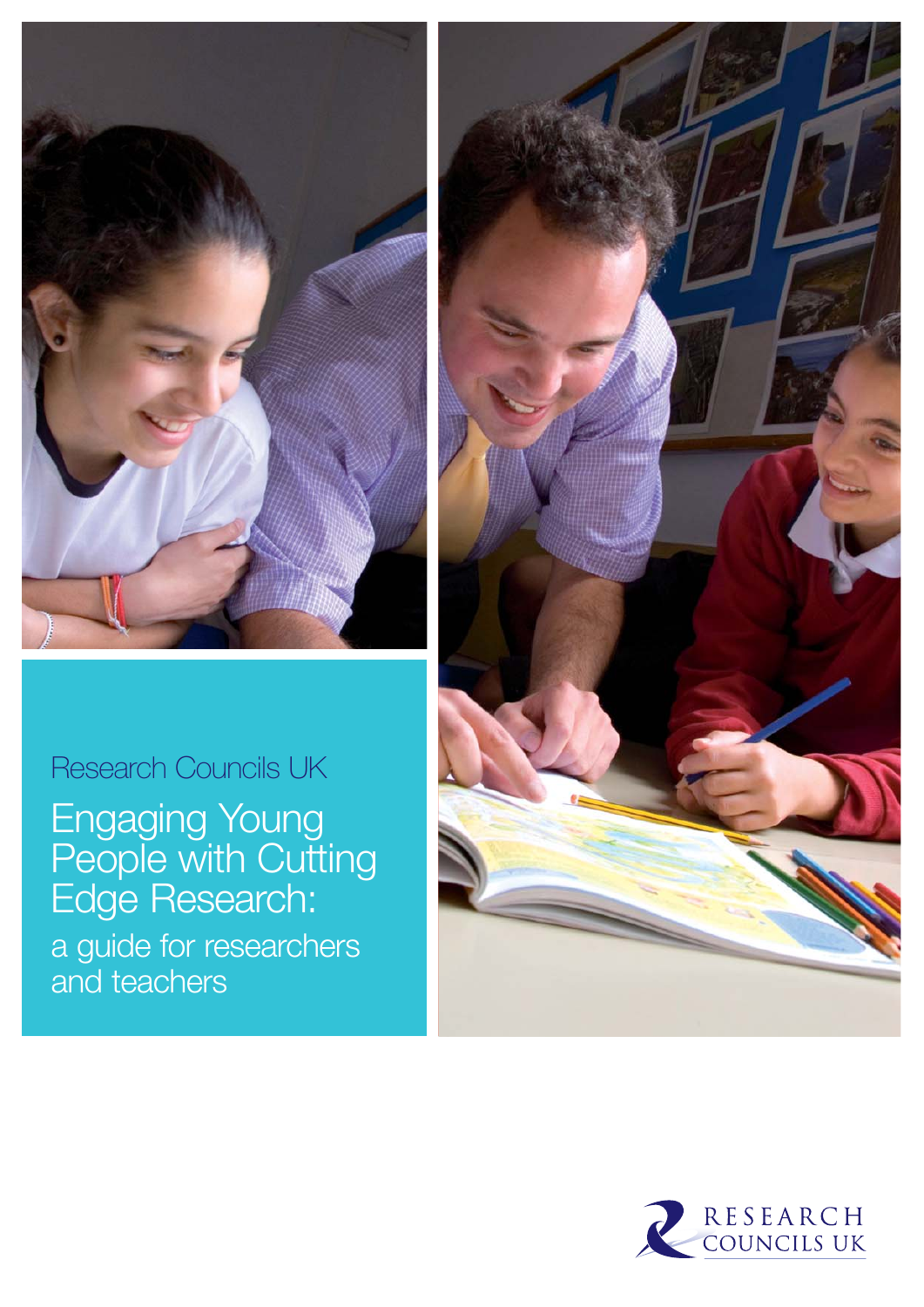# Information for **Researchers** pages 1-8

Information for **Teachers** pages 9-14

# Resources for **Researchers and Teachers**  pages 15-20

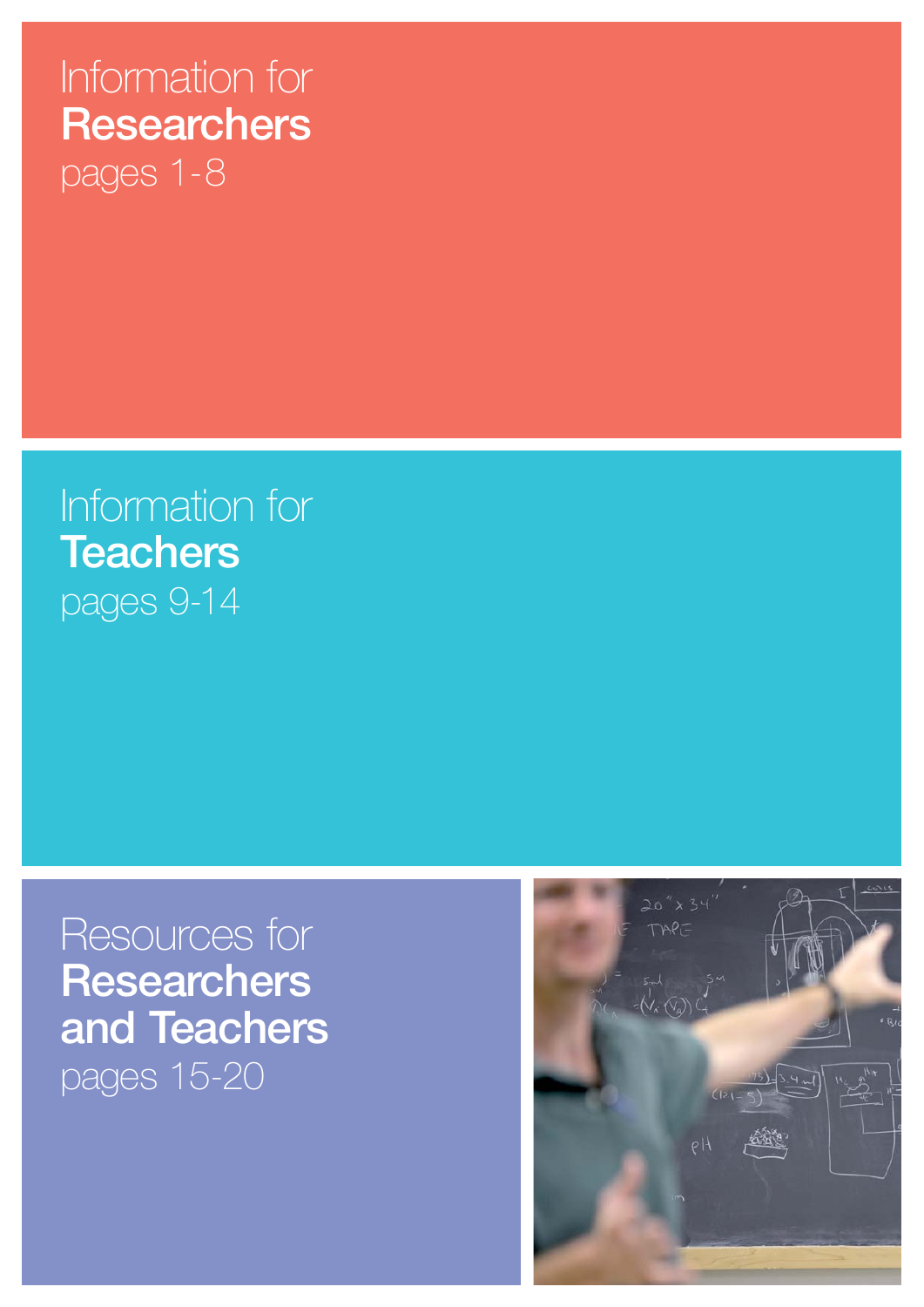

**Research Councils UK (RCUK) support a portfolio of successful and innovative initiatives that connect our researchers to schools, as well as providing high-quality and engaging resources for every subject discipline. This helps to inspire the next generation of researchers whilst supporting teachers in the classroom and supporting researchers to develop their public engagement talents.**

Securing and sustaining a supply of researchers is vital to ensure that the UK maintains its current world-leading position, providing critical contributions to the economy and the pressing challenges facing society.

# **About this publication**

This publication is divided into three sections; the researcher section on pages 1-8 and the teacher section on pages 9-14 offer some helpful signposts, to both teachers and researchers, on how to get started working together. The resources section on pages 15-20 highlight the variety of activities available to researchers and teachers.

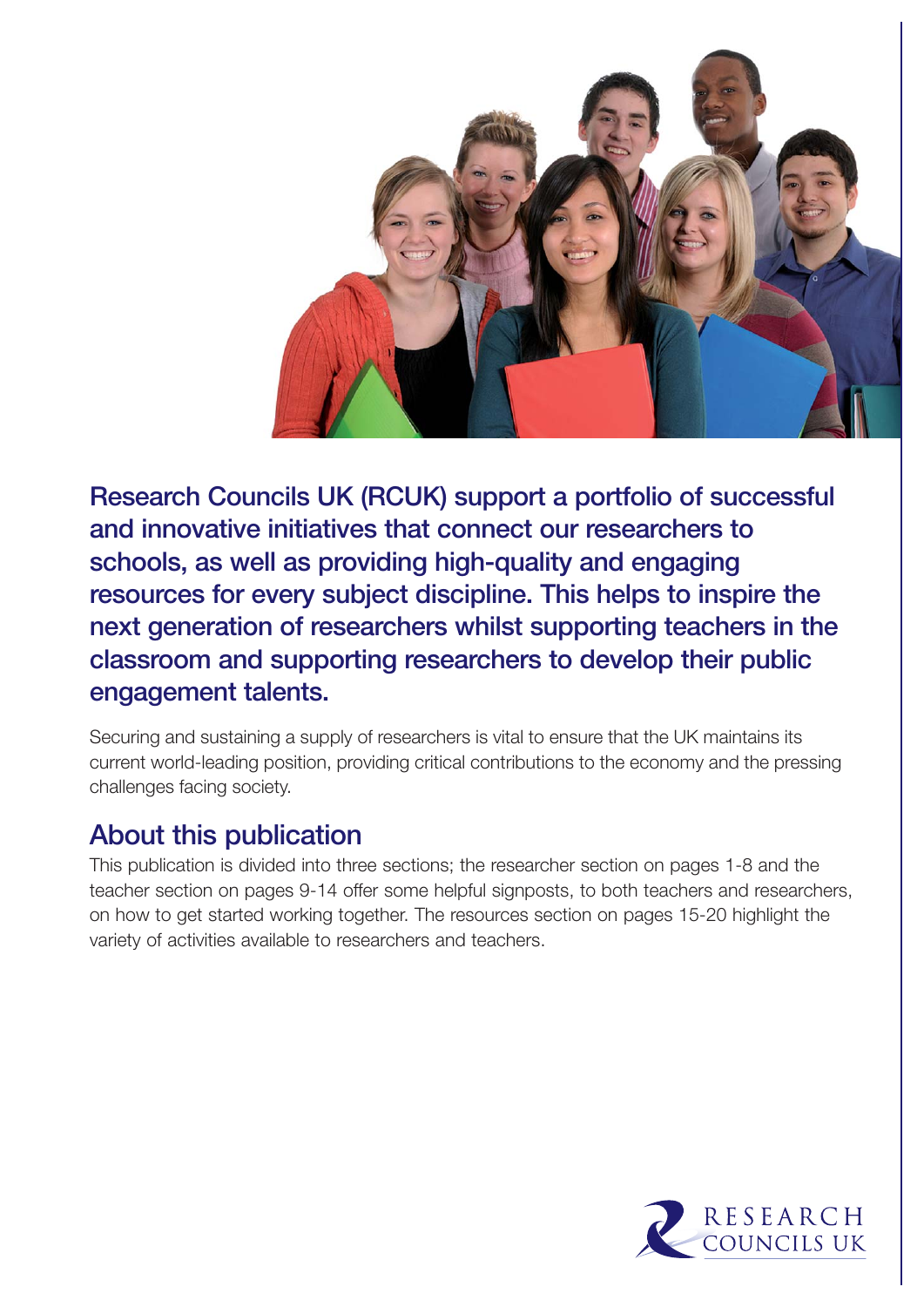# **Researchers** Information for

RCUK are committed to supporting researchers working with schools, as we believe that engaging young people with research can provide substantial benefits and should be a part of every skilled researcher's portfolio. The experience of working with schools and young people can provide a unique opportunity for a researcher to develop their skills and improve their research by widening their research horizons. To add to the feel-good factor researchers can have a hand in inspiring the next generation of researchers, to secure and sustain the research base and the UK economy. Researchers are also able to offer an in-depth knowledge and enthusiasm for their research area which can bring a subject to life and highlight its relevance to the world we live in and to enable more young people to act as informed citizens.

The following researcher section includes further information and frequently asked questions from researchers on what to expect, before pointing you in the direction of schemes, activities and resources to get you started.

**www.rcuk.ac.uk/per/researchers**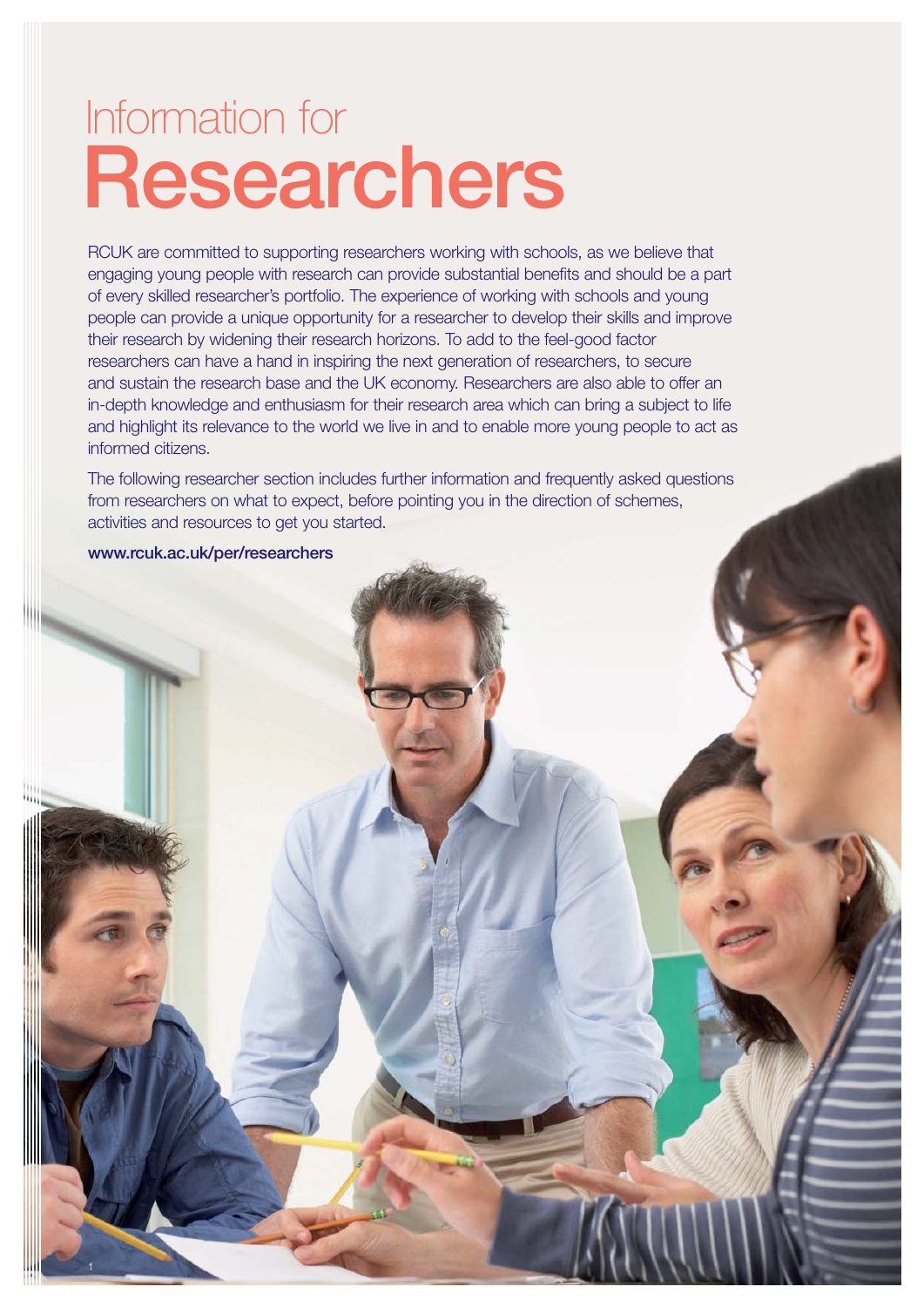# **Working with schools and young people**  – how can it benefit me as a researcher?

Working with schools, as well as being enjoyable, can provide researchers with opportunities for their own continued professional development in line with the Research Councils' Joint skills statement and the Researcher Development Framework. Please visit www.rcuk.ac.uk/rescareer/rcdu/training and http://vitae.ac.uk/policy-practice/161261/ researcher-development-framework.html for more information.

The table below highlights examples of the important skills and attributes which researchers can develop through working with schools and young people.

| <b>Skills and attributes</b>                                                                                                                                                                                                                            |                                                                                                                                                                                                                                                                                                                  |                                                                                                                                                                                                                                                                                                                                                                                        |                                                                                                                                                                                                                                                                                                                                                                                         |                                                                                                                                                                                                                                                        |
|---------------------------------------------------------------------------------------------------------------------------------------------------------------------------------------------------------------------------------------------------------|------------------------------------------------------------------------------------------------------------------------------------------------------------------------------------------------------------------------------------------------------------------------------------------------------------------|----------------------------------------------------------------------------------------------------------------------------------------------------------------------------------------------------------------------------------------------------------------------------------------------------------------------------------------------------------------------------------------|-----------------------------------------------------------------------------------------------------------------------------------------------------------------------------------------------------------------------------------------------------------------------------------------------------------------------------------------------------------------------------------------|--------------------------------------------------------------------------------------------------------------------------------------------------------------------------------------------------------------------------------------------------------|
| <b>Confidence</b><br>and self<br>development<br>$\rightarrow$ Self-esteem<br>and maturity<br>$\rightarrow$ Self awareness,<br>patience, and<br>empathy<br>→ Negotiation skills<br>$\rightarrow$ Facilitation skills<br>$\rightarrow$ Risk<br>management | <b>Communication</b><br>→ Written and oral<br>communication<br><b>skills</b><br>$\rightarrow$ Public relations<br>skills, design<br>and marketing<br>experience<br>$\rightarrow$ Feedback and<br>listening skills<br>$\rightarrow$ Presentation<br><b>skills</b><br>→ Designing and<br>maintaining a<br>dialogue | <b>Understanding</b><br>the views of<br>others and the<br>impact of your<br>research<br>$\rightarrow$ Recognising<br>different people<br>and different<br>viewpoints<br>$\rightarrow$ Interpersonal<br><b>skills</b><br>$\rightarrow$ Reflective ability<br>→ Diplomacy and<br>listening skills<br>$\rightarrow$ Developing<br>perspective,<br>developing<br>approaches to<br>research | Management<br>and team work<br>$\rightarrow$ Project<br>management<br>$\rightarrow$ Working with<br>others<br>→ Problem solving<br>and forward<br>planning<br>$\rightarrow$ Budgeting,<br>planning and<br>evaluation<br>experience<br>$\rightarrow$ Fundraising<br>and event<br>management<br>experience<br>$\rightarrow$ Supervising,<br>mentoring,<br>coaching and<br>teaching skills | <b>Creativity</b><br>→ Understanding<br>different learning<br>styles<br>→ Seeing different<br>parts of the<br>bigger picture<br>$\rightarrow$ Thinking on<br>your feet<br>→ Thinking laterally<br>$\rightarrow$ Able to work<br>in new<br>environments |

# **Young people and schools** – what are the benefits?

As a researcher you are in a unique position to engage young people with a world they may not otherwise encounter or consider, which can often have far reaching impacts. Bringing the curriculum to life by linking it to real life research is an exciting experience which can also help to encourage and stimulate the next generation of researchers. Schools and research establishments often make their first valuable links with one another through individual contacts made on, for example, a researcher placement.These can be the beginnings of establishing steady partnerships in the longer term, bringing value to whole local communities.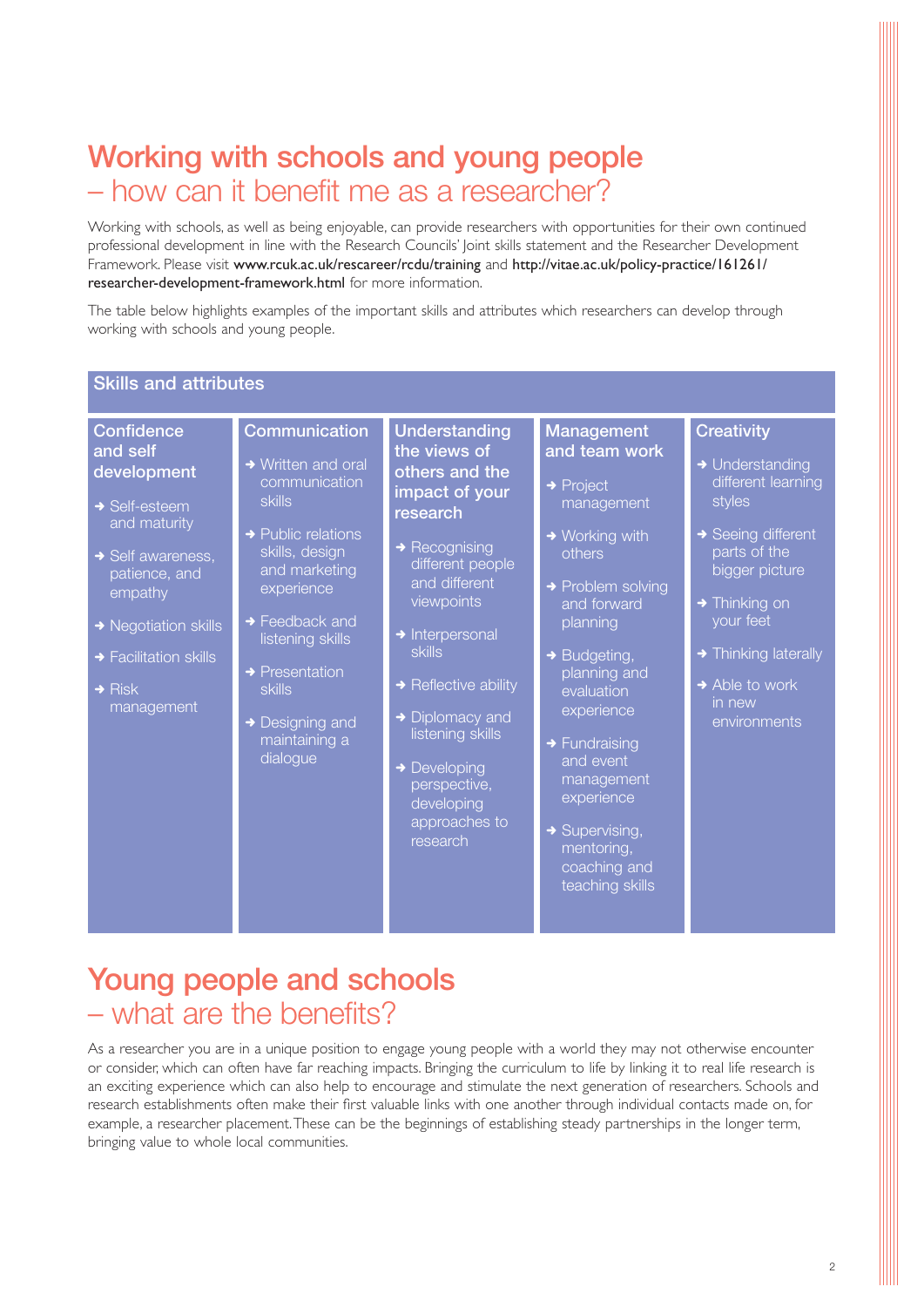## **Researchers working with schools**  – some frequently asked questions

#### **CASE STUDY**

#### **Is working with schools difficult?**

Working with schools can be hugely rewarding and is most successful with forward planning. Some thought about appropriate subject matter and involving teachers and young people at an early stage is recommended.This could be done by looking at teacher lesson plans or finding out what the curriculum looks like for different key stages. Also identify the level of commitment that you can make to the school from the outset.

#### **What types of work with schools could I do?**

A range of exciting opportunities exist for working with schools.They can involve different levels of commitment from one-off visits to longer-term placements at the school.There may also be opportunities for the schools to visit your research institution. Examples include:

- applying your own research to enhance the school curriculum and pupils learning experience
- helping with practical projects and experiments or performing demonstrations
- working with after school clubs or national schools competitions
- making school visits to talk to students about your work or share your experience
- a variety of mentoring relationships with students
- inviting students into your university/research institution for a tour or placement
- working with teachers to help develop their knowledge of contemporary research and improve their continued professional development
- getting involved with development of resources to be used in schools, for example, developing websites
- getting involved with schools careers events

#### **Name: Cerys Ponting Research Area: Business Relationships, Accountability, Sustainability and Society Cardiff University**

"I developed better communication skills and gained a heightened awareness of how ecoschools incorporate sustainability; which is useful, not only for me and my research, but also for the centre I work in, BRASS. Such work can help my colleagues in developing better, more useful tool kits that would be suitable for schools and students to use, for example. It would better inform them on what kind of information would be useful, and what wouldn't, to make research accessible to a younger audience."

**CASE STUDY**

#### **Name: Alana James**

**Research Area: Psychology Unit for School and Family Studies, Goldsmiths, University of London**

about my research and psychology as a career, helped out during regular classes and was even asked to participate in a staff/pupil meeting on anti-bullying. This was particularly interesting for me, as my PhD research is on anti-bullying

The placement was fun and I gained experience of talking about my research in a more acce practice and work on my interpersonal and general people skills. Being asked new questions was exciting; the students asked very different questions from those I would normally be asked by other academics.

A survey of over 1,000 scientists carried out in 2004 for the Royal Society showed that just over half (52%) had been influenced in their choice of career by a visit to a scientist's or engineer's place of work, and nearly a quarter (23%) had been influenced by a scientist or engineer visiting their school

Taking a Leading Role 2004 survey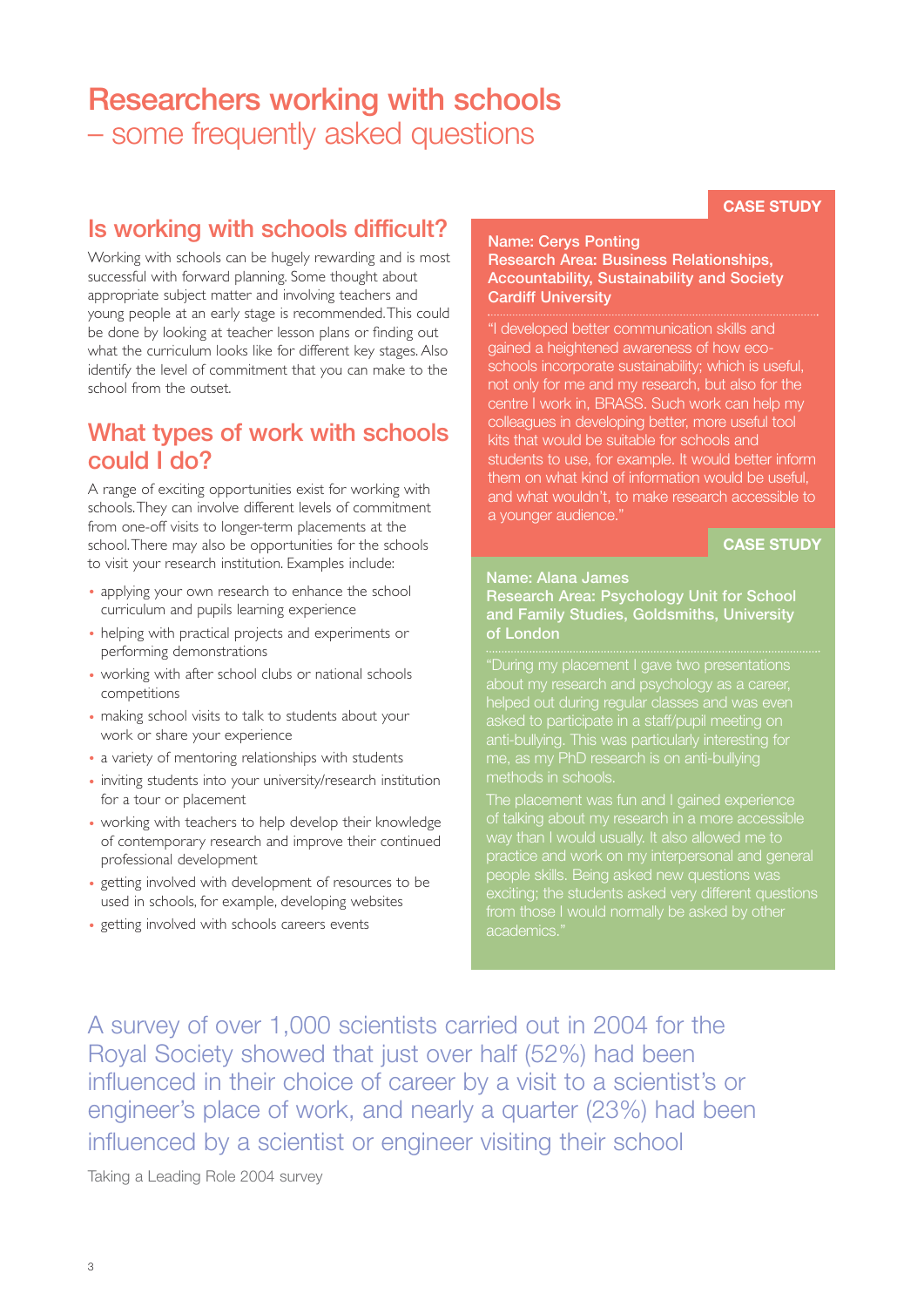#### **Are there subject areas, that will be more suitable than others?**

Whether your area is social, physical or life sciences or within the arts and humanities, there are opportunities for enthusiastic researchers from every discipline to work with schools.There is also a policy driver as A-level entries in the physical sciences and mathematics in particular have seen significant declines during the last decade, and although these trends are now beginning to change in some STEM (Science,Technology, Engineering and Maths) subjects, government is keen to support learning in these areas.

#### **What activity?**

When planning your activity make early contact with the school to discuss expectations and share ideas. Some areas to consider are:

- how involved or hands-on your audience will be; it's often a case of more is best
- how you are going to get all of your audience hooked; even those that may not have much interest in the subject matter
- how broad or detailed you will need to keep the activity to suit everyone's learning age and the needs of the teacher
- how you will link activities and materials to the real world and your audiences experiences
- how you might build interest before the activity and maintain interest afterwards

Just as interesting will be sharing what you know about what it's like to be a researcher, or what is involved in the thinking around any research question. Approaches to secondary teaching such as 'How Science Works' at GCSE include a focus on explanations, arguments and decision making skills as well as practical and enquiry skills and provide a wonderful opportunity to help pupils become critical, creative thinkers and flexible problem-solvers.

#### **Which age group?**

RCUK's strategic focus is on engaging secondary school pupils with research, although some of our resources are also aimed at primary school pupils.We want to engage young people with research, not just to support those who might be considering research careers, but to enhance all young people's learning experiences with the vitality that research and researchers can bring to a subject.We also want to raise awareness of the career opportunities available to young people through research.We know that most young people start making choices about their future career options from age 12 onwards, and many decisions are often formed by age 14'. This is why we believe it's important to reach secondary school pupils of all ages, not just the post-16 age group.



#### **Name: William Grey Research Area: Geography Placement: Swansea College**

"My aim was to teach a class of second year A-Level (A2) students at Swansea College about the issues surrounding the science of climate change. Climate change is the largest contemporary issue that humanity faces and I hope my time with the students will inspire them to achieve in whatever field of endeavour that they choose to pursue.

I developed a set of lessons that were based around research talks and practical investigation. The students gained first hand experience of examining long term temperature records, experimenting with climate models and exploring future carbon emission scenarios. In addition each student put together an academic style poster on an aspect of the climate that particularly interested them.

As well as the direct benefit to students, my time at Swansea College has also allowed me to examine the bigger picture and explore areas of climate science that I would not otherwise have had the opportunity to do."

### When asked which groups were easiest to talk to about research findings, of 1500 research scientists almost half (45%) mentioned schools

2006 Survey of factors affecting science communication by scientists and engineers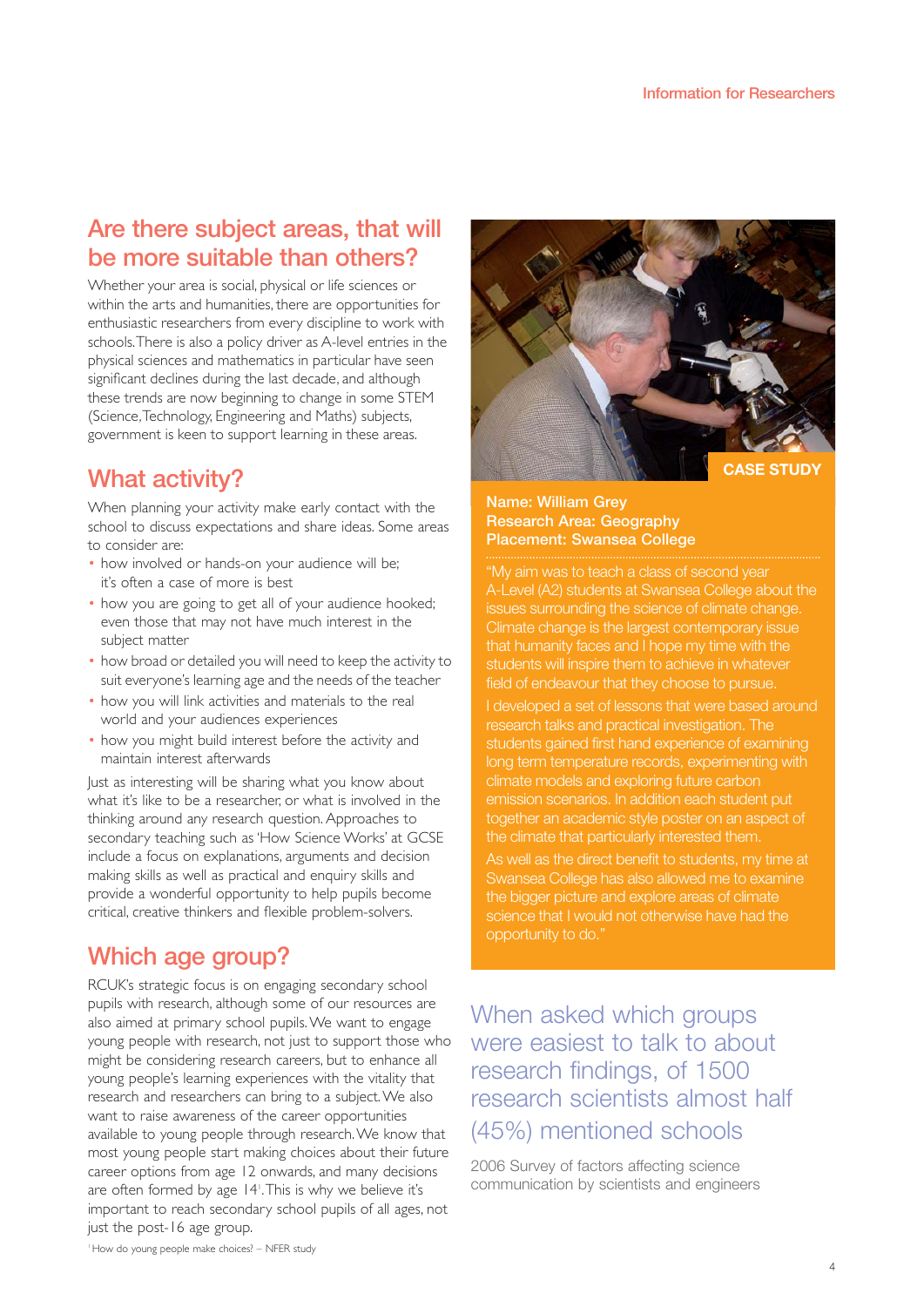## **Researchers working with schools**  – some frequently asked questions

#### **CASE STUDY**

#### **Will I need training to work with schools?**

Training and background reading can help to increase your confidence and the value of your activity by helping you understand what a school, teacher, or class might need. The experience of working with schools should be seen as a development opportunity in itself, but some researchers may wish to practice their communication skills or learn some techniques for relating to young people in particular. There are many formal training opportunities for researchers wishing to work with schools, many of which are free for RCUK funded researchers.

For a range of training opportunities for public engagement, including working with schools, available to researchers, please see National Coordinating Centre for Beacons for Public Engagement (NCCPE) training opportunities list (www.publicengagement.ac.uk/ our-projects/training-opportunities). If you are a member of a learned society or professional body it is also worth consulting them about whether they have some readymade resources for your discipline.

### **What about Criminal Record Bureau checks?**

There may be a requirement for Criminal Record Bureau (CRB) checks. However the schemes provided by RCUK can offer help and support. STEM ambassadors will also be able to arrange a CRB check for you.

The experience of working with schools should be seen as a development opportunity in itself

#### **Name: Tamsin Langley Institute of Psychiatry, Kings College London Placement: Phoenix High School, London**

"My Researchers in Residence placement was at Phoenix High School. My passion is neuroscience and so I focused on how amazing the brain is through mini-practicals involving balancing rulers, eating sweets blindfolded whilst holding your nose and 16 year olds I worked with were fascinated by facts such as the adult brain is a mere 3 pounds, yet it uses up to 25% of our oxygen intake and has messages flying around inside it at an incredible Phineas Gage, an unfortunate railway worker, piercing his left frontal lobe! This sparked off much debate over nature versus nurture with regard to criminal behaviour. With this year 11 class I also talked about how much fun a PhD is and how

discussion on Animal Research and incorporated real life accounts of people whose lives have been dramatically improved through this work.

school science teacher!"

#### **What are teachers likely to expect?**

Teachers will be pleased to work with you, but remember that they often have severe time constraints. By necessity their priorities will always be linked to what will help them and their students reach learning targets.The teacher will be in charge of the classroom, and you will be their visiting expert so there is no need to worry about management of the class. A range of advice and information exists<sup>2</sup> about the sort of things to expect when going into a school but often the best way to find out about what a school teacher might want from your involvement is to find one and ask! Make sure you contact teachers you are likely to be working with before undertaking a lot of planning, it will probably be useful to work in partnership with teachers to develop your whole activity.

<sup>2</sup> See http://www.publicengagement.ac.uk/our-projects/working-with-young-people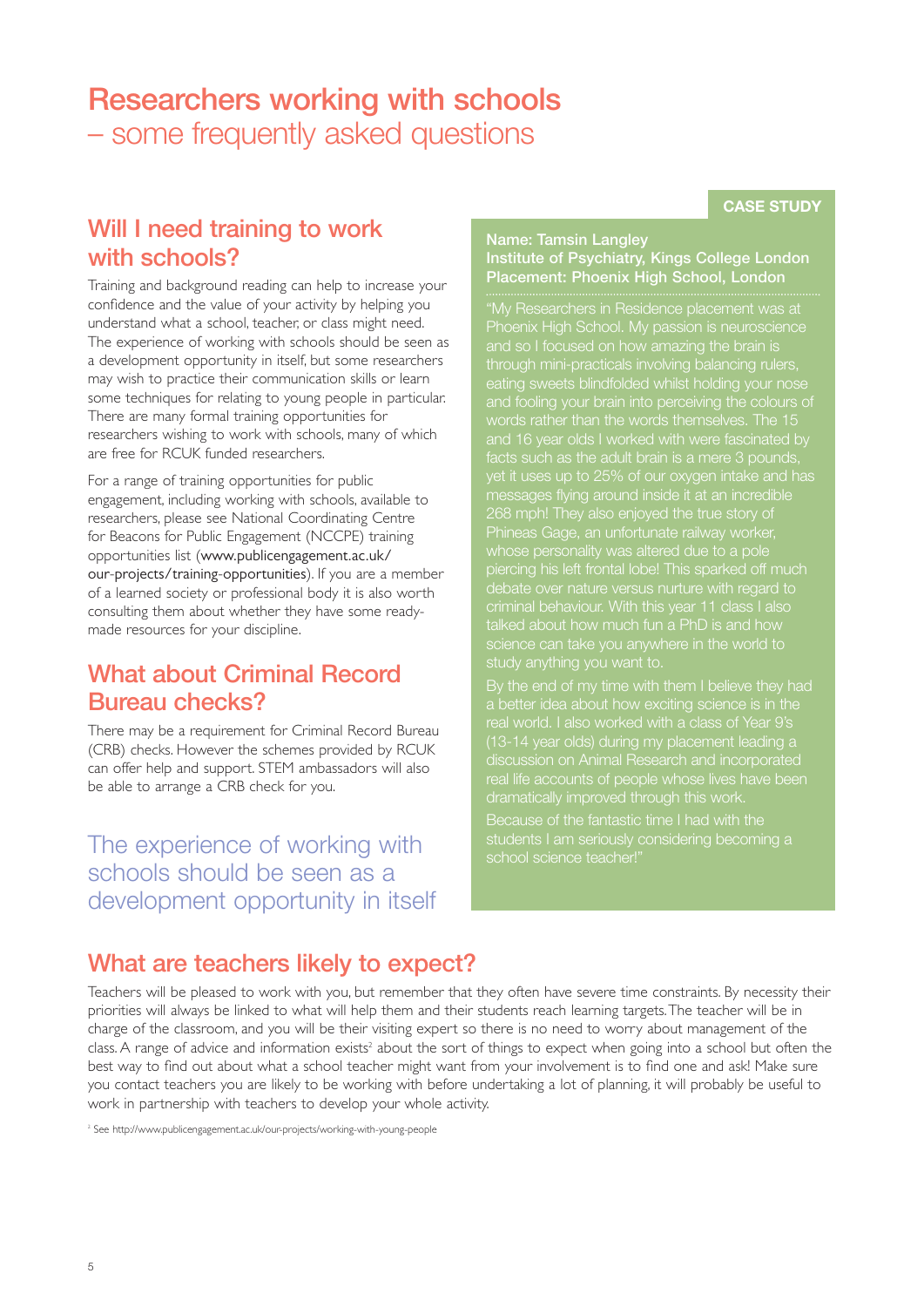#### **CASE STUDY**



**Name: Dr Claire E. Cockcroft The Babraham Institute Research Area: Contemporary issues in biomedical science: animals in research**

"This project brings science and industry closer to young people to raise aspirations about future careers and increase the attractiveness of sciencebased vocations.

A half-day workshop at the Babraham Institute for year 10 (14-15 year-olds) students aims to stimulate discussion around the ethical issues confronting scientists doing biomedical research and to encourage students to think about the wider social/ethical implications of scientific discoveries they hear about in the media."

### **If I work with schools, will my achievements and skills development be recognised?**

RCUK has co-funded a national scheme called Beacons for Public Engagement to establish a coordinated approach to recognising, rewarding and building capacity for public engagement. For example, some universities now recognise public engagement within their promotion criteria. More information about the work of the Beacons is available at the National Coordinating Centre for Public Engagement (NCCPE) website: www.publicengagement.ac.uk/ our-research

RCUK is committed to looking at how working with schools in particular can become more widely recognised as a valued activity, please visit: www.rcuk.ac.uk/per for more details.

Information provided through these links may be useful to you in making a case for working with schools and having your achievements recognised.

RCUK is committed to looking at how working with schools in particular can become more widely recognised as a valued activity



Walking with Robots, UWE, Bristol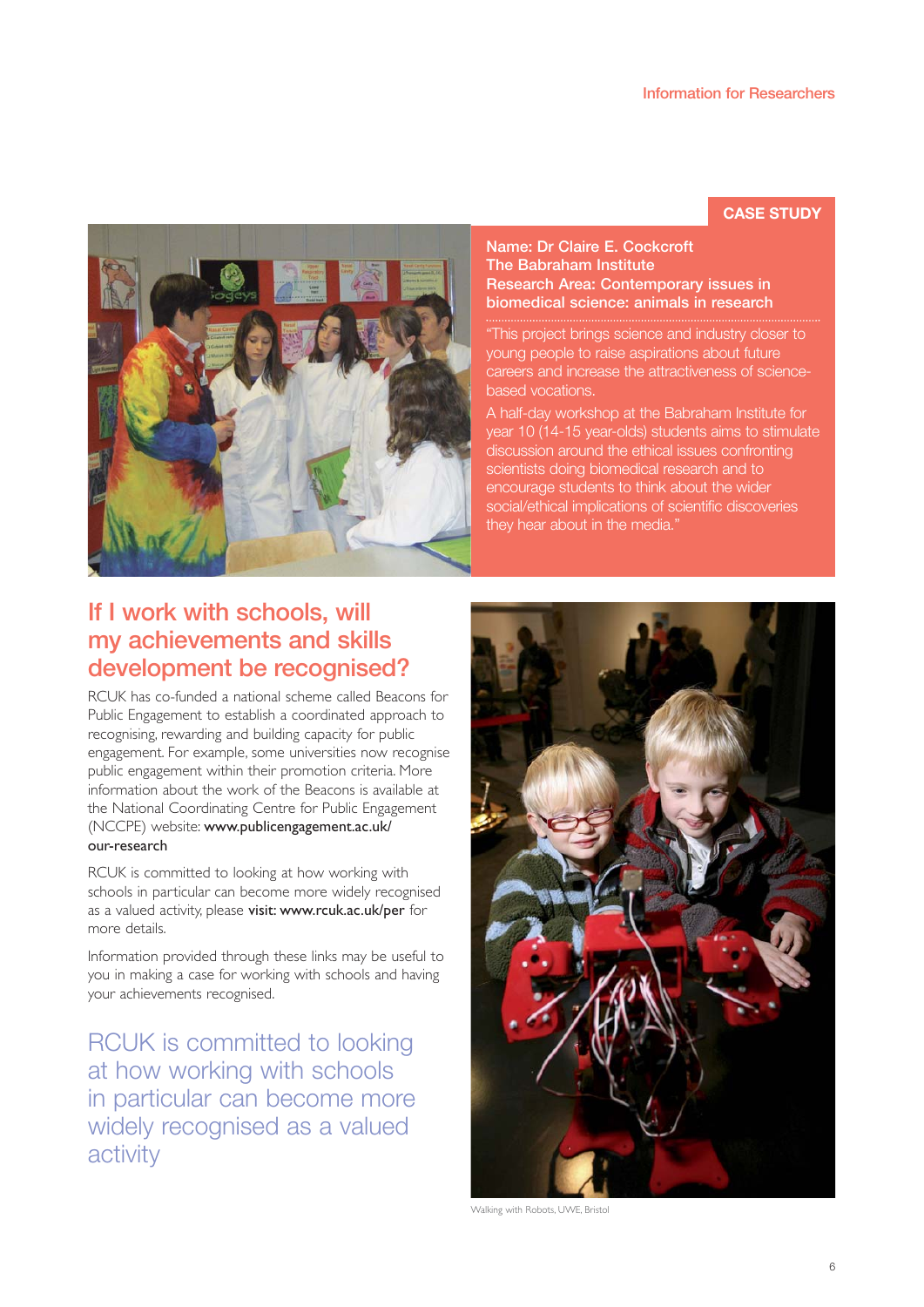# **Researchers working with schools**  – some frequently asked questions

## **How can I get started?**

RCUK provides a number of free schemes and resources listed on pages 17-18 which will help you work with schools in a range of different ways, depending on your interests, time available, career stage, and area of research.

The NCCPE also offers a range of funding opportunities and support for public engagement, including working with schools. Page 19 offers useful links to other resources and guidance including the NCCPE website.

In addition, a good route is to speak to your university or learned society who may already have links to schools. Or you could contact your local school directly. It is usually best to start with a Headteacher or Head of Department, however, you may sometimes need to persevere to make initial contact with these very busy people. **Name: Siân Prosser** 



RCUK provides a number of free schemes and resources which will help you work with schools in a range of different ways, depending on your interests, time available, career stage, and area of research



#### **Research Area: Department of French, University of Sheffield Placement: Dover Grammar School for Girls**

"I developed an interdisciplinary project involving the French, English and History departments of Dover Grammar School for Girls. The central idea for my residency was to build on the curriculum teaching of the Norman Conquest by working with the school students on a Newspaper for the Middle Ages project. 20 pupils from all years worked together to become chroniclers of the events of 1066 and produce the newspaper.

Over the course of six visits, I developed a series of activities to help with the production of the newspaper, which included:

- a jigsaw puzzle on the Bayeux Tapestry
- role plays with the chroniclers interviewing historical figures
- research using the Bayeux Tapestry, excerpts from contemporary chronicles and the Doomsday book

The chroniclers set to work producing The Chronicle, a brilliant newspaper containing news articles, interviews, commentaries, illustrations, Anglo-Saxon charms and riddles, obituaries and adverts. The finished product can be viewed at: www.dggs.t83.net (click on curriculum, then history and The Chronicle button).

The end product was excellent and did justice to the pupils enthusiasm and creativity. Whilst some of the sources and documents we used were quite challenging the students dealt with them really well."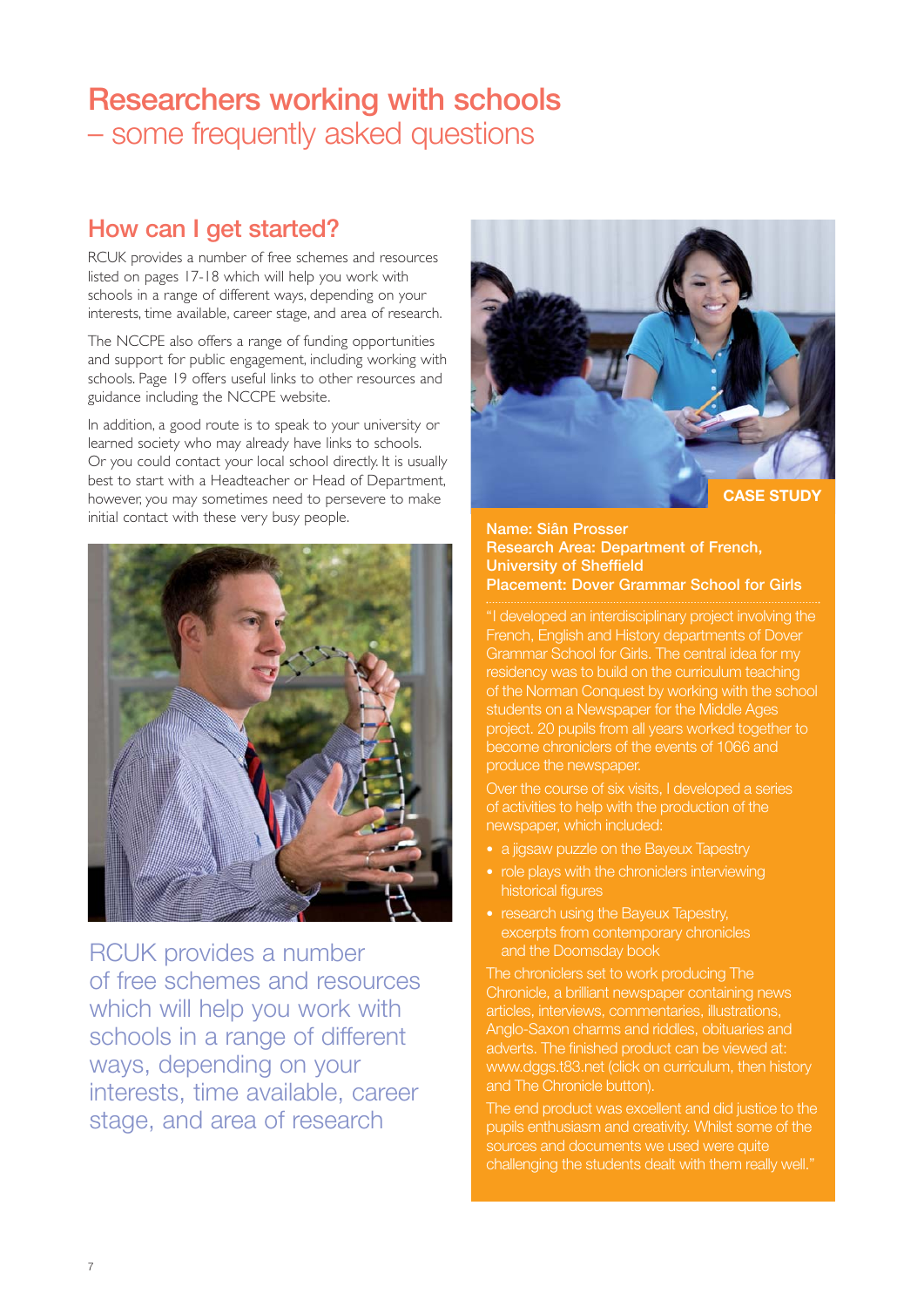**"I tried to transmit the joy of being curious and learning new things. By doing so I discovered it a bit more myself. I strongly encourage all researchers out there to take the plunge; I know it's hard to fit one more commitment into our crammed schedules, but the rewards are priceless."**

Davide Rizzo, Astronomer, Physics, Imperial College London working with City and Islington Sixth Form College

**"I worked with GCSE students, who were thinking about doing A-Levels at that time. It was really nice to hear from the school, thanking me for these talks as the numbers of students choosing A-Level sciences has increased from last year, so they told me my talk must have helped!"**

Stuart Kyle, Biochemistry & Molecular Biology, University of Leeds working with Ryburn Valley High School



**"I was able to discuss my PhD work with a nonspecialist audience which turned out to be really refreshing."**

Chloe Jenner, Chemistry, Imperial College London working with Eaton Bank School, Manchester

**"I was worried that I would be dumped in front of a mob of 100 bored teenagers but I pretty soon worked out that my idea of secondary school life was somewhat off-kilter. In fact both teachers and pupils were enormously welcoming from start to finish, making this one of the most rewarding teaching experiences I've had."**

Sarah Jackson, Centre for Continuing Education, University of Sussex working with Uplands Community College

**"I have found this experience to be a highlight of my time as a research student. I enjoyed the interaction with young, inquisitive minds and hope that they learned from me what research can lead to."**

Claire Chambers, Geography, Queen's University Belfast working with Glenlola Collegiate School

**"It was really rewarding to hold an audience for a lecture and to know that they had paid attention purely by the inquisitive questions they were asking at the end. I really enjoyed the experience and would recommend it to anyone in research as a great way of building confidence and translating your work to a wider audience."**

Andrew Pinder, Department of Cardiology, Wales Heart Research Institute working with Richard Huish College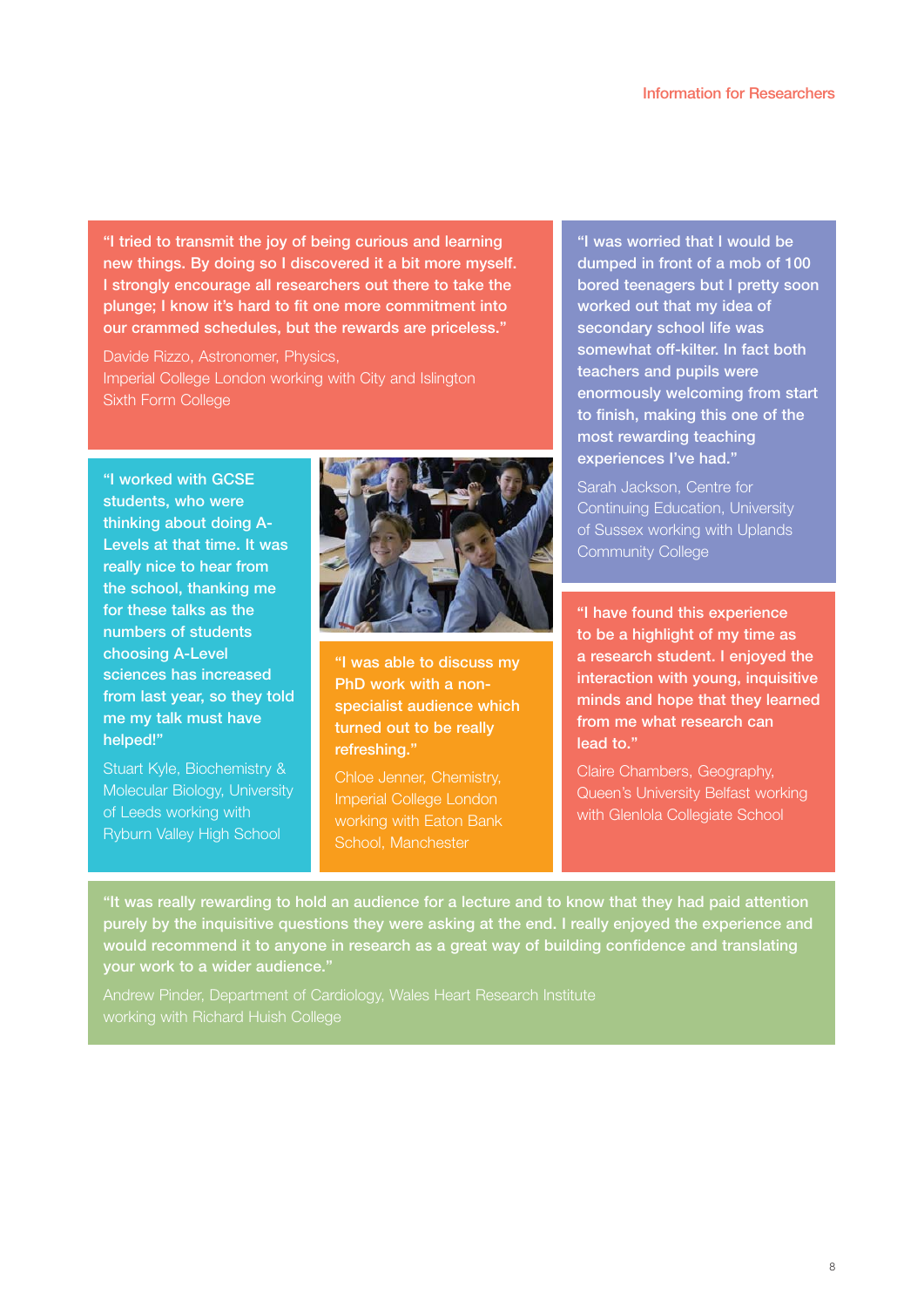# **Teachers** Information for

RCUK aims to help schools and researchers work together to enhance the experience of contemporary research for young people and teachers. Researchers make excellent role models for young people and can play a key role in motivating students, raising ambition and bringing subjects to life with their expert knowledge and enthusiasm for a topic. Teachers can also benefit from extra classroom support particularly in delivering and enriching the more challenging areas of the school curriculum, as well as access to innovative Teacher CPD and resources.

The following teacher section includes further information and frequently asked questions about working with researchers and highlights the wealth of free high quality schemes, activities and resources available to you.

**www.rcuk.ac.uk/per/ schoolsandyoungpeople**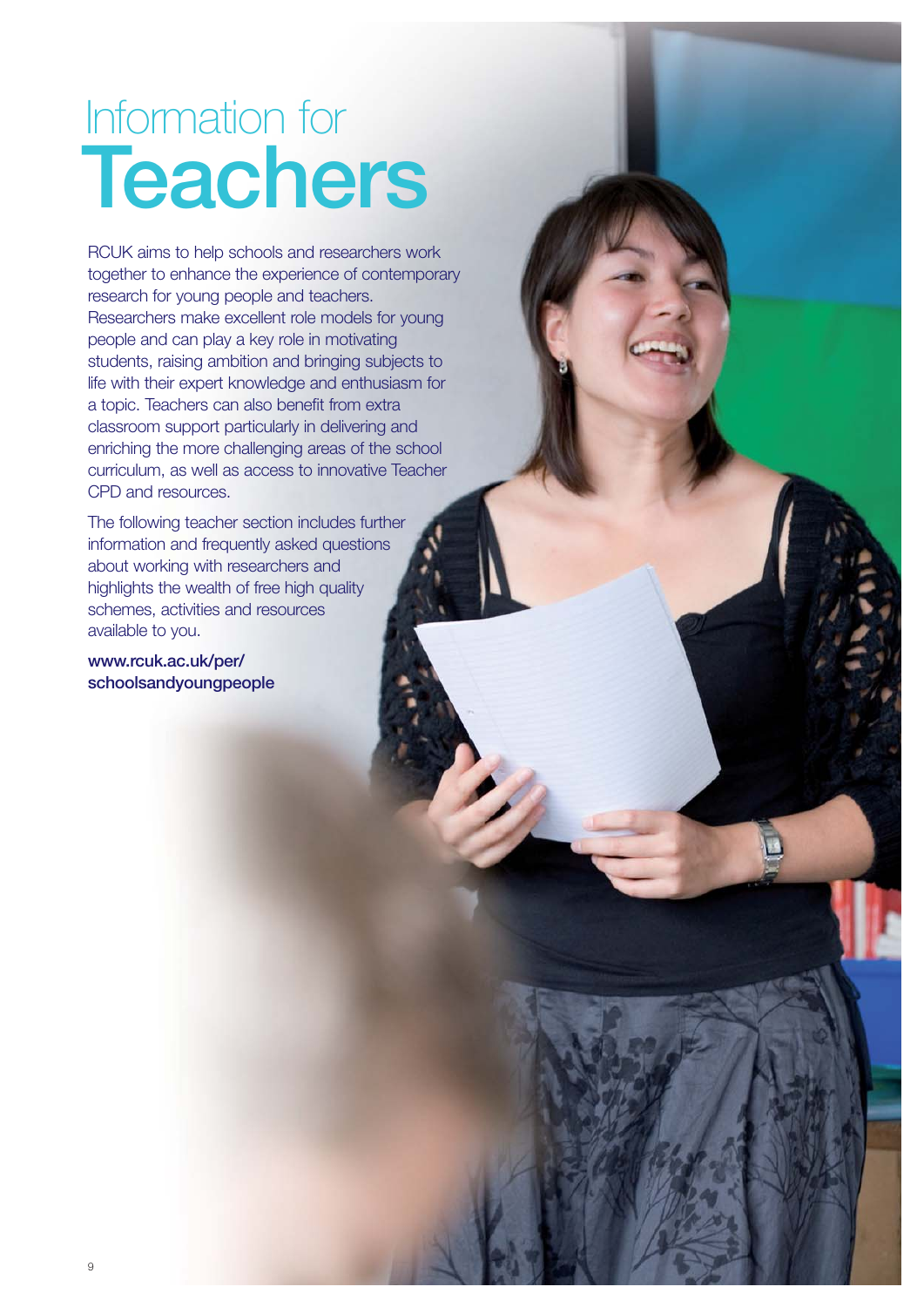# **Working with researchers** – what's in it for me and my school?

Having a researcher placement, working with researchers on projects or to develop resources can:

- enhance teaching, learning and pupil motivation; especially in difficult or teacher non-specialist subjects
- ensure that pupils have experience of a variety of role models; from a variety of different backgrounds
- result in innovative CPD<sup>3</sup>, often with great new ideas and materials for running experiments, projects or topics for classroom debate
- develop and provide additional resources for projects
- make valuable connections for the school with local universities
- introduce multi- and cross-disciplinarity to the classroom, for example, why not look at a mathematical problem through the eyes of a social scientist?
- enhance the reputation of your school
- help secure small funding bids to enhance science and encourage scientific research by your students

Working with researchers can also help the school engage with the local community, which can be valuable in itself and a helpful part of the evidence that goes into, for example, school self evaluation forms.

Additionally, working with researchers will help you to ensure that the school is supporting Government initiatives such as Every Child Matters. Researcher visits can help you ensure that aspects of economic wellbeing, curriculum enrichment, raising aspirations, motivation and widening participation are addressed.

A common theme amongst 86 schools<sup>4</sup> particularly successful at encouraging students to study science post-16, was that they enriched the curriculum by visits, visitors and projects that bring the world of research into the classroom.

<sup>3</sup> In a recent Astrophysics CPD course run through the Teacher CPD Bringing Cutting Edge Science into the Classroom Scheme, post-course impact assessment showed that 91% of participants commented on using the practicals in their schemes of learning and these enlivening lessons; 80% mentioned use of the course to develop clubs/after school activities/community events; Following the course, three schools taking part are now planning to offer GCSE Astronomy.

<sup>4</sup> Secondary national strategies 2009 – report



There are a range of schemes and events that provide great opportunities for schools and research communities to get in touch with one another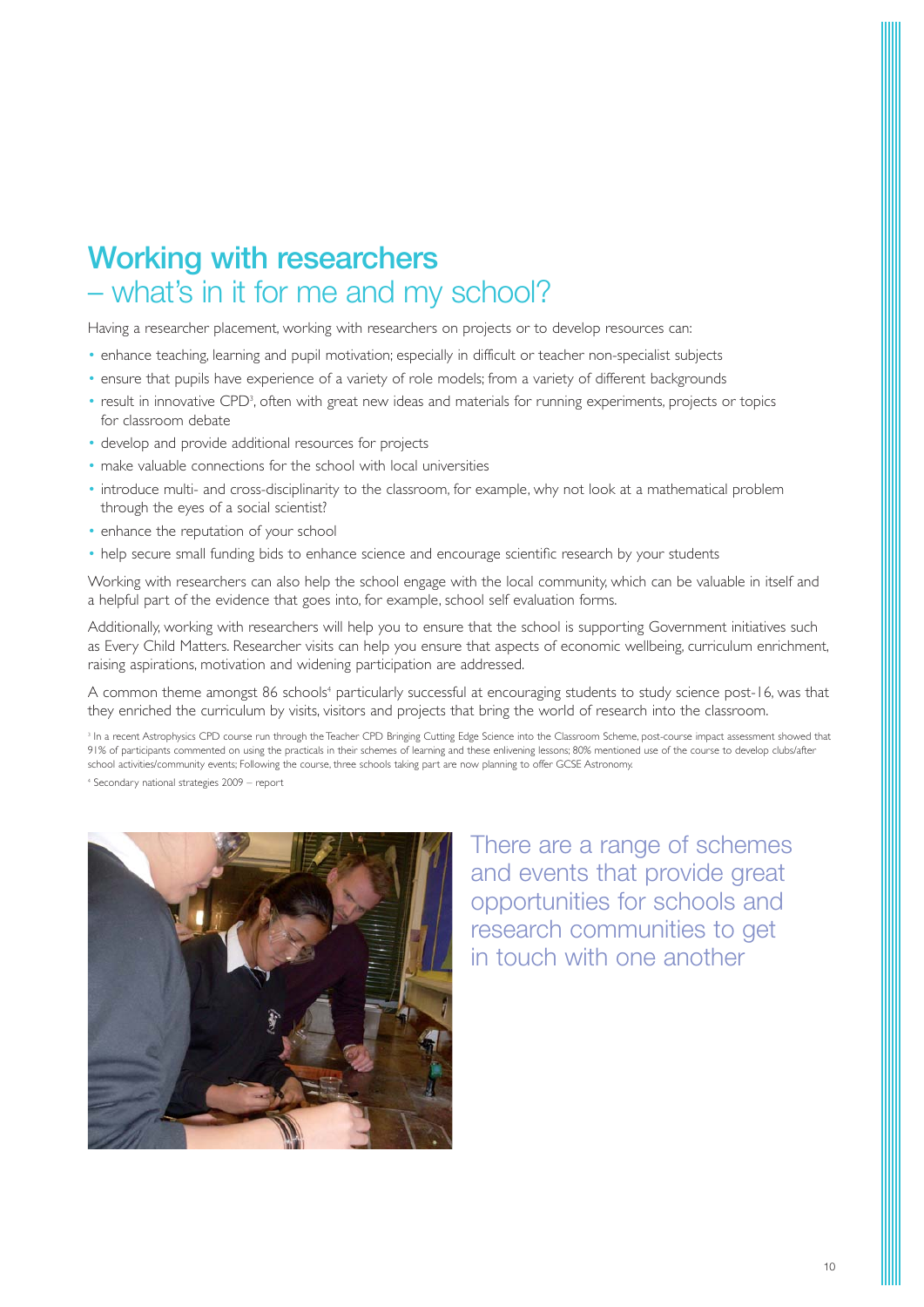## **Schools working with researchers** – some frequently asked questions

#### **What type of work with a researcher could I do?**

There are a range of exciting opportunities available for schools wanting to work with researchers to enhance the curriculum and support teachers.There are also a variety of mechanisms to engage with researchers, which vary in the length and type of contact such as placements, joint projects and developing resources. Examples, of the types of activities where you could work with and involve researchers include:

- applying research to enhance the school curriculum and pupils learning experience
- developing your knowledge of contemporary research
- improving your continued professional development
- assisting with practical projects, experiments and practical demonstrations
- involving a researcher in school clubs or national school competitions
- inviting a researcher to school career events
- researchers acting as mentors and role models for students
- researchers developing resources for the classroom
- facilitating a university/research institution tour or placement

#### **How do I know whether working with a researcher will meet the needs I have for my classroom?**

It is always advisable to have a conversation with the researcher early on to make sure that everyone's expectations are clear from the beginning.

#### **Why would a researcher want to work with our school?**

Working with schools can be an important part of a researcher's learning and development, helping researchers to develop skills such as communication, creativity and team work. Enabling more young people to act as informed citizens, and inspiring the next generation of researchers, is hugely enjoyable and rewarding for a researcher passionate about their research.Working with schools can also provide a researcher with a broader perspective to enhance their research.

#### **Name: Ellen Travers Role: Faculty Team Leader of Science School: The Ridgeway School, Wroughton**

"We are a Science Specialist Status School always looking for ways to enhance our curriculum, engagement with the community and send budding scientists out into the world.

Tom, an Organometallic Chemist, has had a hugely successful Researchers in Residence placement with us. He has worked across the age and ability range delivering exciting sessions on food in Chemistry week to four different classes and he joined our STEMNET after school club Extreme SEARS to help them with their investigations into food science. The sixth form session on catalysts was greeted with varying comments from "I never realised how amazing an enzyme could be" to "I never want to study Chemistry at Uni"; well you can't win 'em all!"

We are a proactive department fortunate to have a team who love science and want young people to be inspired too. With restraints on trips due to cost of cover and the huge commitment to modular exams, having Researchers in Residence come in to us is an ideal way to enrich both the curriculum and out of school activities. So far students in years 7, 8, 10 and 12 have benefitted from the experience. Teachers get other ideas for bringing science to life, and Tom for one has been a great ambassador for a career in research.

Obviously this is a time commitment but we feel that staff and students and hopefully the researcher have benefitted and we will continue with it in the future. Such is the positive impact that we are trying to roll out the use of RCUK's Researchers in Residence scheme to other departments in the school so that not only science but also the arts benefit. We would certainly recommend that other schools seize the opportunity and make the most of this invaluable free resource!"

#### **CASE STUDY**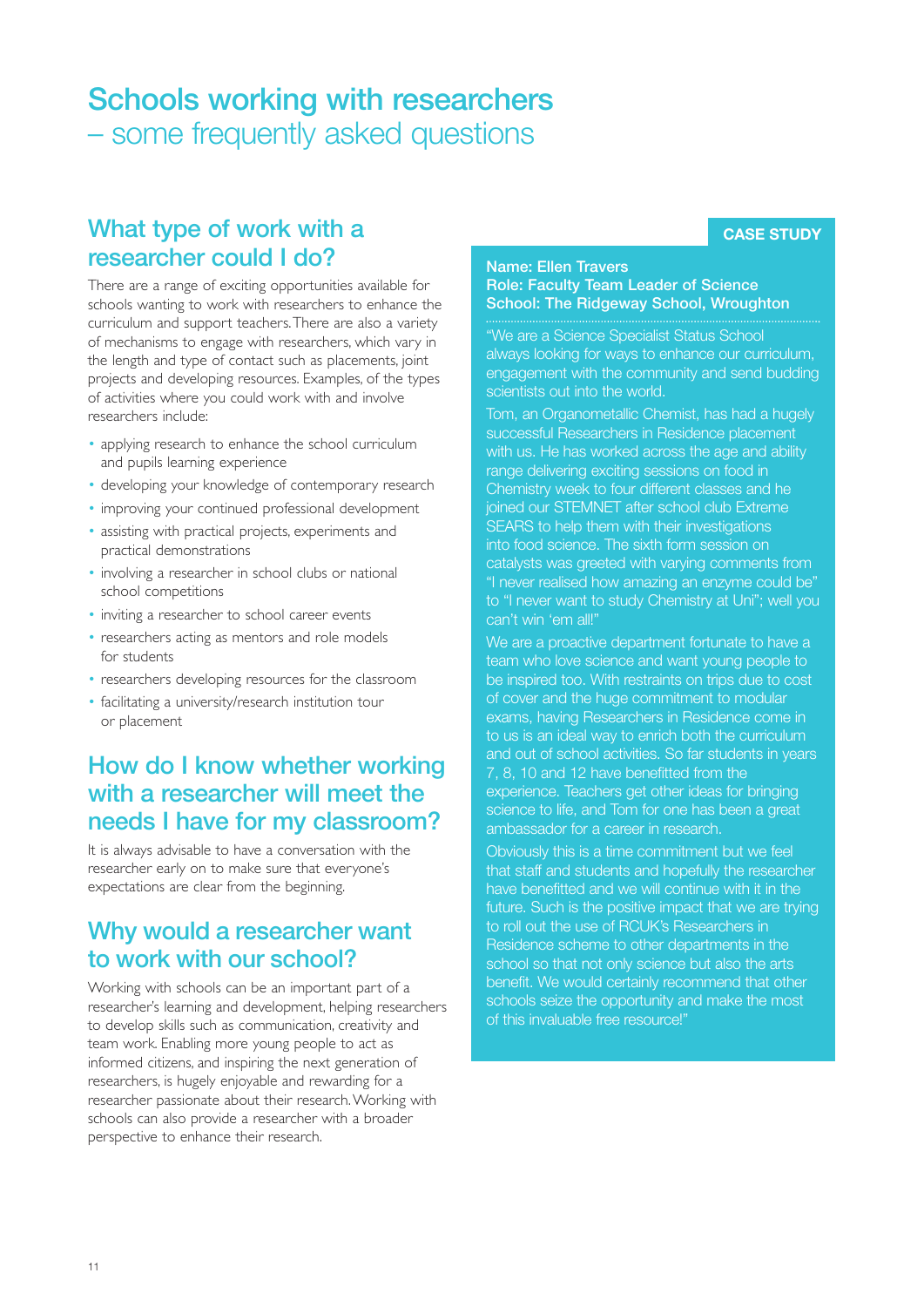### **Is it time consuming?**

Anecdotal evidence from teachers and researchers suggests that the positive impacts, including on the engagement and learning of pupils, balances the time commitment needed from both the school and the researcher.The researcher is likely to be sympathetic to the time restraints on the teacher and should be viewed as a valuable additional resource to the school.

## **Is it difficult?**

As the teacher you will still be in charge of the classroom and your pupils learning, but will have the opportunity to work with an enthusiastic researcher who has put themselves forward to work with you.You should work in partnership with the researcher to discuss and plan activities and ensure maximum benefit.

#### **Can any subject area benefit from working with a researcher?**

There are opportunities for schools to work with researchers across the full spectrum of academic disciplines to help make the subject matter more interesting and fun. Researchers can support those delivering science, technology, engineering and maths as well as the social sciences, arts and humanities in schools.

#### **Is it only suitable for secondary schools?**

RCUK provides resources for primary and secondary school education.The majority of RCUK schemes are aimed at secondary school level to enhance the more challenging areas of the school curriculum and provide role models for young people.

### **Making contact initially – how do I get in touch with a researcher?**

There are a range of schemes and events that provide great opportunities for schools and research communities to get in touch with one another, some examples are listed on pages 17 and 18. Some schemes will provide advice to both researchers and teachers about how to find their ideal placement and will offer training to the researcher prior to the placement start, for example, RCUK's Researchers in Residence scheme.Teachers can also think about getting in touch with a local university outreach department for advice about researchers available to work with your school.

## **Where can I find funding?**

The resources offered by Research Councils UK are free. There is also additional funding available such as the bursaries offered for Bringing Cutting Edge Science into the Classroom to cover costs such as supply teacher cover.

## **How can I get started?**

Included in this booklet are some case studies to help inspire you.When you are ready, the resources on pages 16-20 will help to get you started.



**Name: Cerys Ponting Research Area: Business Relationships, Accountability, Sustainability and Society Cardiff University**

"I set up an after-school eco-club which helped the school to achieve its first green flag.

During the eco-club, students had to conduct surveys of the school grounds, collect information on waste, energy and water use. Students used digital cameras around the school grounds to assess and document their surrounding environment. One session focused on examining the contents of the school's waste bins, looking at what gets recycled and what doesn't. The session was photographed, allowing students to document what they found and present the findings back to the rest of the school in an assembly."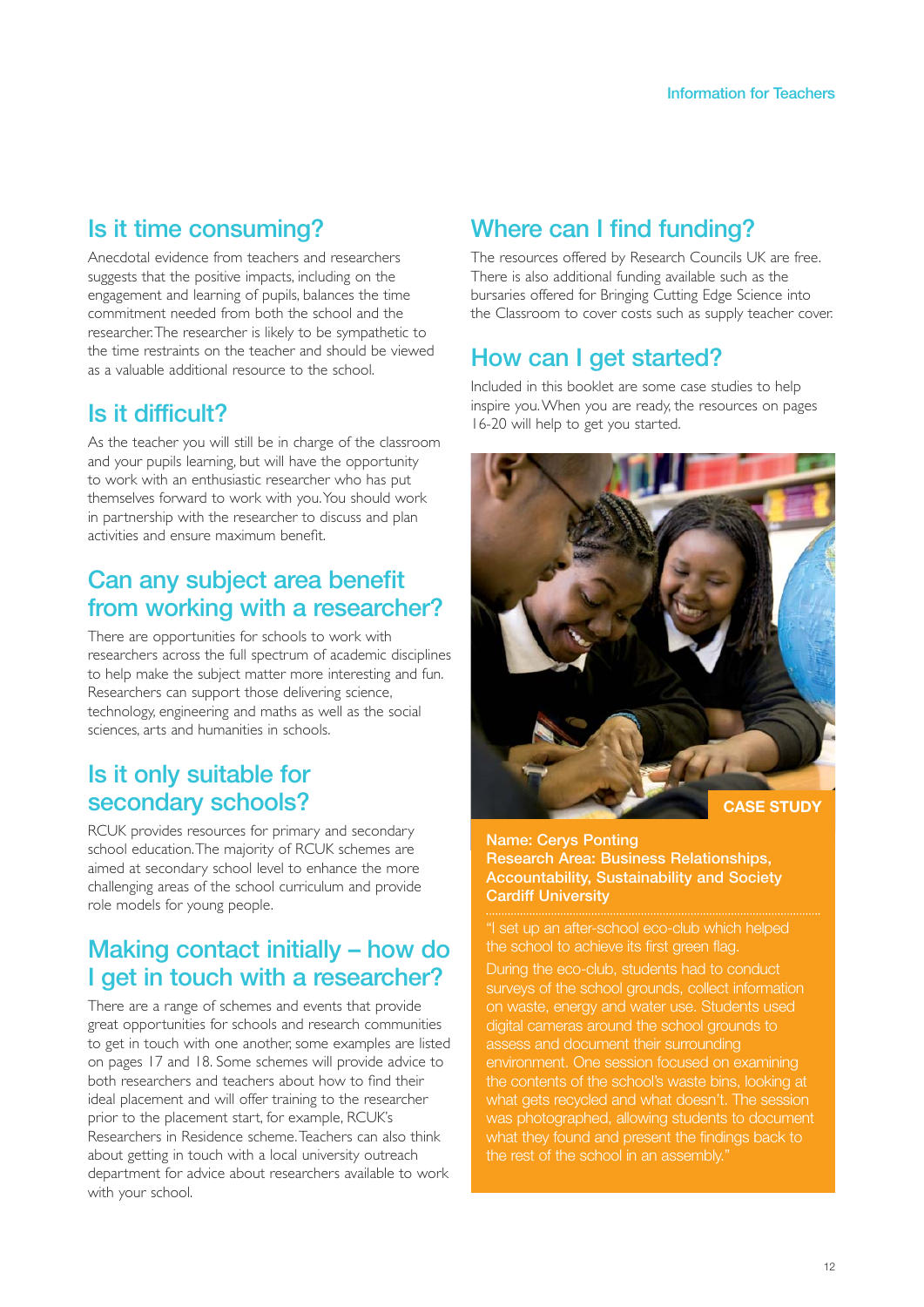#### **CASE STUDY**

#### **Name: Alexander Lawson Role: Biosciences, University of Birmingham**

"I met with my placement teacher and discussed what we wanted out of the placement. We agreed I would teach part of the sixth form biology course as well as highlighting some of my own work and possible becoming interested in science. It was heartening to see them enthused about basic concepts and have them respond to my questions with earnest, well-thought-out answers."



#### **Name: Hilary Bishop**

**Research Area: Archaeological Heritage Management, Institute of Irish Studies, University of Liverpool** 

"When matched with one school, I found that another researcher was also working with the school on a geological project. The other researcher planned to work with students examining geology thousands of years ago. After talking, we came up with the idea of doing a joint project examining the effects of climate change on the planet, from the dawn of time versus present day, using archaeological techniques and evidence to draw conclusions. The project linked in well with the curriculum, as climate change was a topic students were already learning about in class. We did several presentations, organised a fossil quiz and even set up a timeline in the playground that students could get involved with; physically charting changes to the planet over the ages."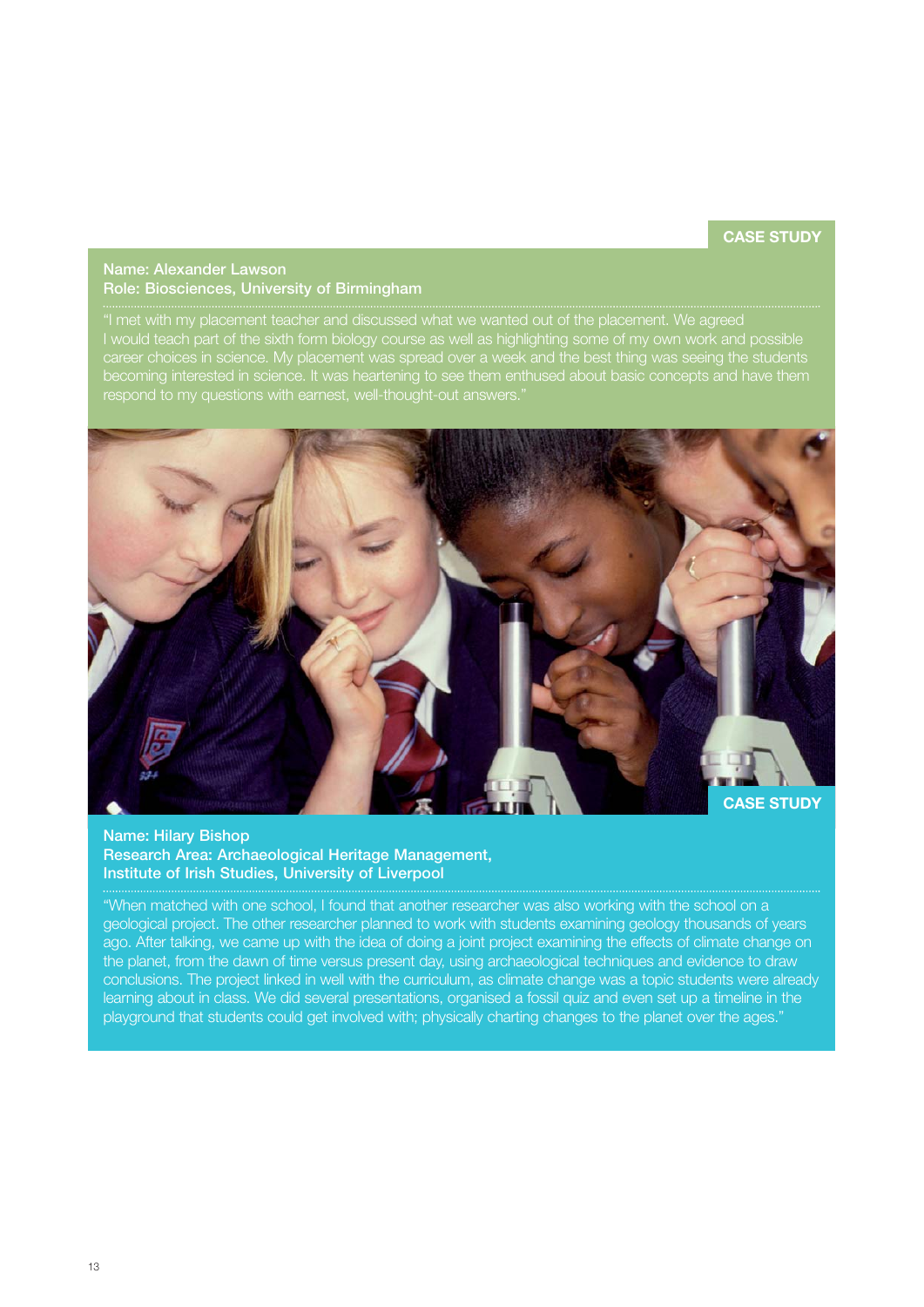**"All was fantastic! The video conference was very exciting as it brought me up to date with new genetics. Activity ideas would be easy to implement in the classroom. Brine shrimp!! Can't wait to get some."**

Teacher participant in CPD (Genetics) – Bringing Cutting Edge Science into the Classroom

**"I enjoyed the hands on practical that I was introduced to which I will definitely use when teaching this topic."**

**"I enjoyed all of it. Both talks filled in background areas and gave me details I didn't previously have. The practical aspects gave ideas for simple but effective class experiments."**

Teacher participants in CPD (Nanotechnology) – Bringing Cutting Edge Science into the Classroom, Ryburn Valley High School



**"The Astrophysics course was brilliant; especially the mix of theory followed by hands-on activities, bringing the new science into the classroom."**

Teacher participant in CPD (Astrophysics) – Bringing Cutting Edge Science into

**"The project was a fantastic experience for the students. It helped them analyse situations and pick up different techniques. All children at different abilities were interacting; you could see the potential benefits for their development. You only have to look at the researchers in action to see their enthusiasm and how powerful the different techniques they use are for doing something special with the students. Bringing real-life researchers into the school is a powerful learning tool. The students were treated as adults and expected to come up with their own ideas. You could see the project open up their eyes and suddenly they saw the world was a bigger place. Students can be very tunnel-visioned without experiencing other things."**

Dr Moira Martin, Chemistry teacher and head of careers, at Sherfield School Hampshire

**"The teachers' feedback clearly shows that the event was a great success. Evaluating the summer school, all twenty gave it a top very good rating. Comments, referring again to the whole summer school, included, "Lots of good ideas to take back to school", "It was a delight to meet with other physics teachers and be able to discuss real physics teaching" and "The best CPD experience I have ever had."**

Speech, Language and Communication Needs (SLCN) regional coordinator, Bringing Cutting Edge Science into the Classroom – Motion Capture and Analysis (Sports Science)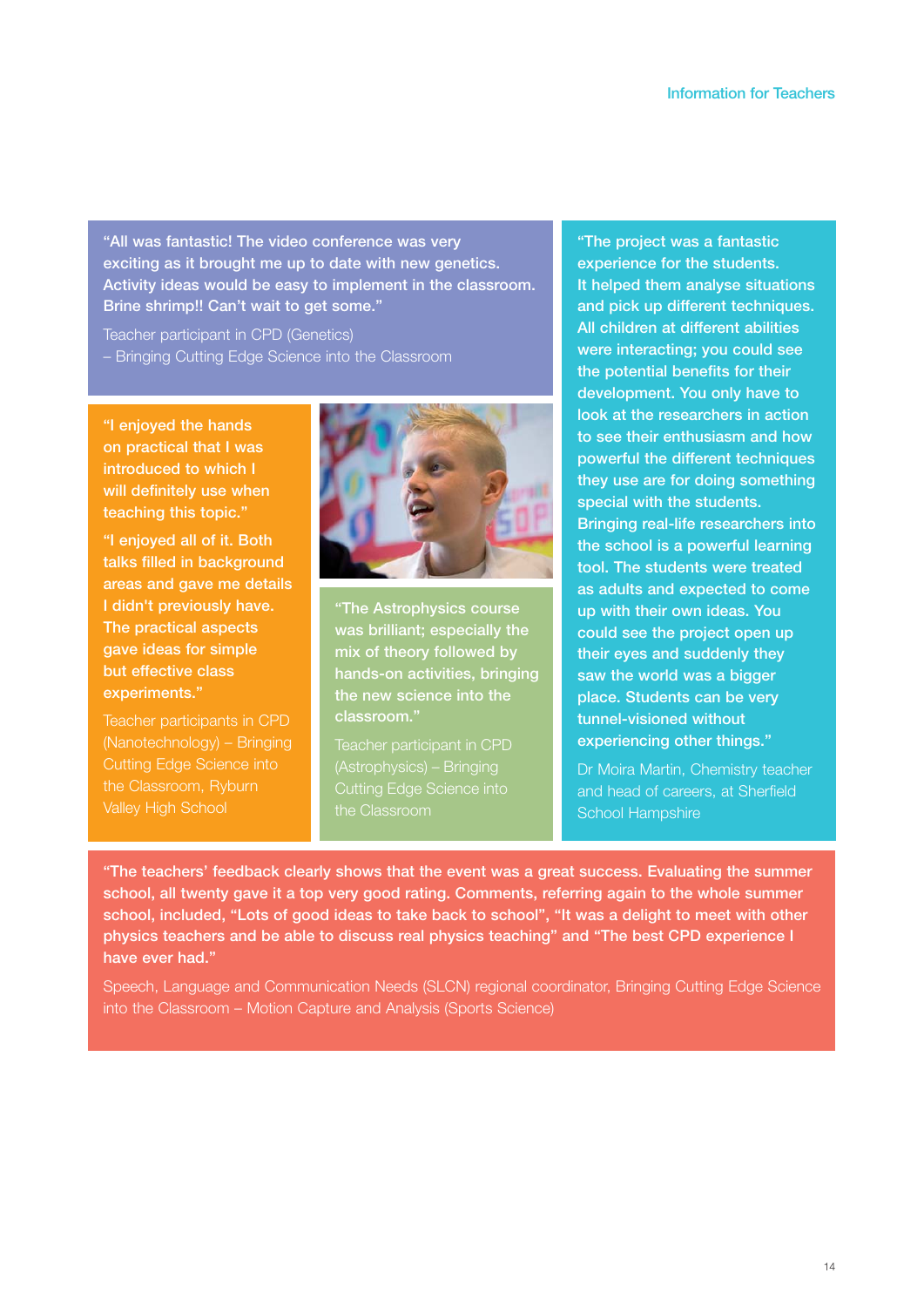# **Researchers and Teachers** Resources for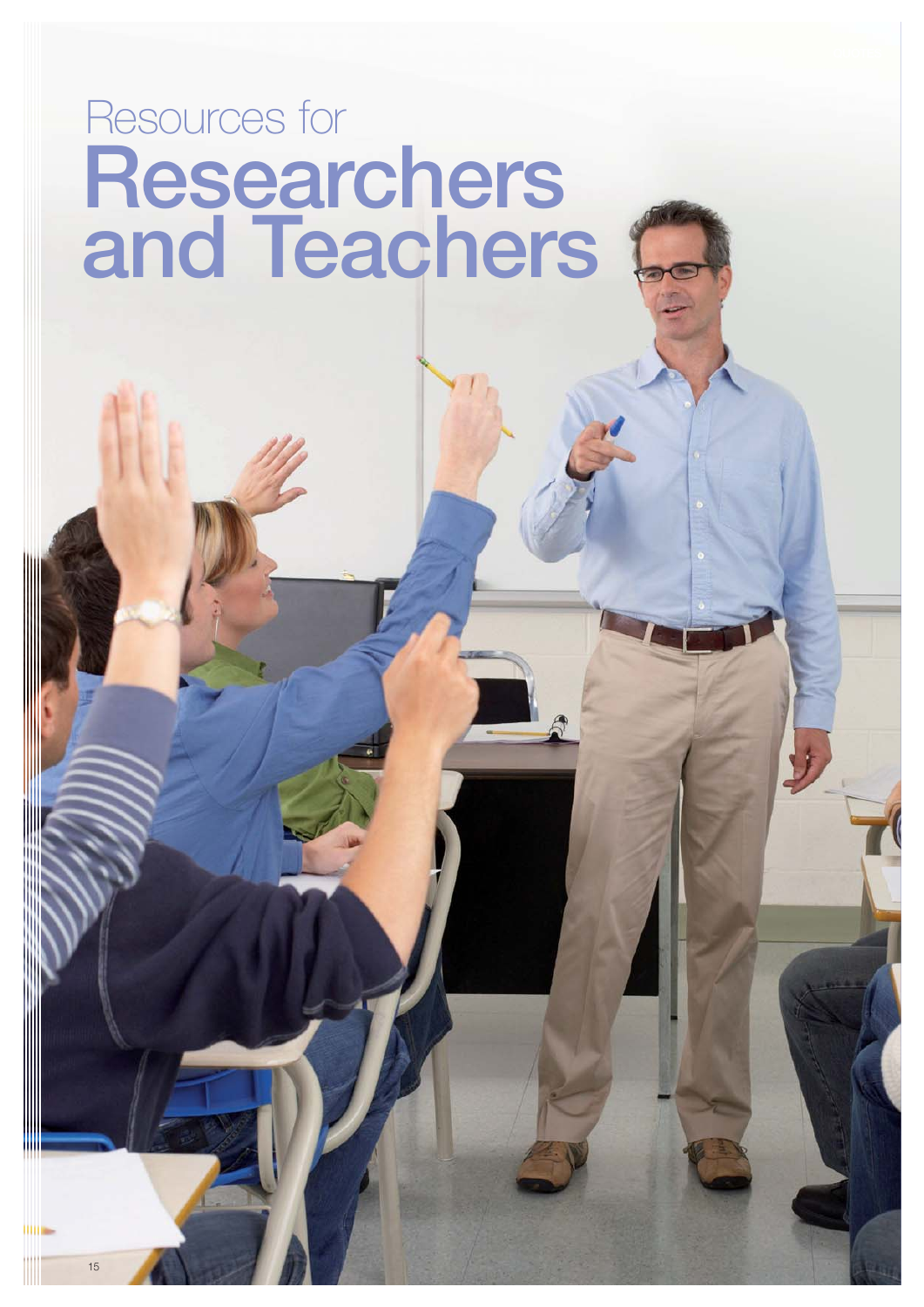# **Three Top Tips**

for researchers and teachers working together

# **Manage expectations 1**

Be clear about what you want and how what you are doing will achieve this; make sure all parties and (if relevant) supervisors and Headteachers understand and agree what's being done.

# **2 Plan ahead and communicate**

Meet with each other beforehand to discuss your ideas, ascertain needs and constraints, identify timelines and resources required, find out how other people have run successful activities; researchers should think about any training or checks needed beforehand and think about any risk assessments required.

# **3 Evaluate and get feedback**

If you do this you will know and be able to share with others what you have learnt and what you achieved through the experience. It's often a good idea for the researcher to arrange a debrief session with the school or create a short pupil questionnaire.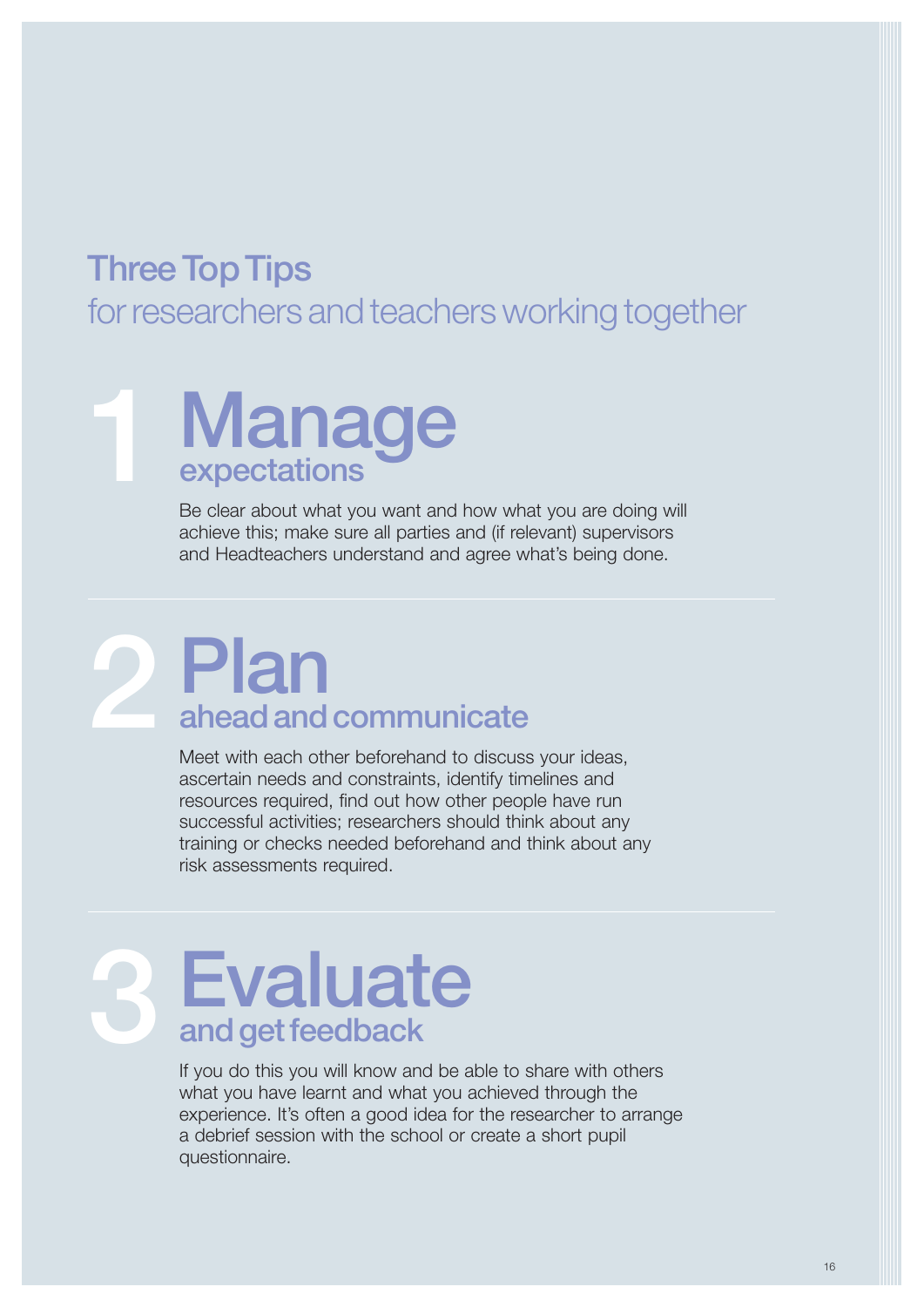# **RCUK Schemes, Activities and Resources**

The Research Councils UK fund a range of schemes, activities and resources that help link researchers and young people. Further information is available at **www.rcuk.ac.uk/per/schoolsandyoungpeople**

#### Researchers in Residence (RinR) Scheme – age group: 11-19

Positive role-models who can bring the excitement of modern research into the secondary classroom. RinR provide schools with access to RCUK and Wellcome Trust funded researchers, from all curriculum areas.The researcher can spend up to a week in residence, working in partnership with teachers. All RinRs are trained in how to communicate their research to non-specialists, and undergo a Criminal Records Bureau check.

#### www.researchersinresidence.ac.uk

#### Bringing Cutting Edge Science into the Classroom – Teacher CPD

The Bringing Cutting Edge Science into the Classroom Teacher CPD Programme is designed to help secondary school teachers deliver some of the more challenging aspects of the curriculum in a way that captures and retains the interests of learners. It is also designed to support teachers' development of specialist knowledge and to facilitate links between teachers and contemporary research.The courses have been developed by the Science Learning Centre Network in conjunction with leading RCUK researchers and are linked clearly to the science curriculum. As well as exploring contemporary research, courses address the social and ethical issues behind the research and the relevance of maths skills.

#### www.slcs.ac.uk/cuttingedge

### CREST Awards – age group: 11-19

CREST (Creativity in Science and Technology) is the only nationally recognised accreditation scheme for project work in the fields of science, engineering and technology.The scheme is highly regarded by educationalists, industry and organisations involved in Science,Technology, Engineering and Maths (STEM) enrichment and engagement. CREST enables students of all abilities to explore real scientific, engineering and technological problems for themselves through mini research projects, and promotes work-related learning.

CREST awards aim to motivate students, build confidence and encourage them to pursue careers in science, engineering and technology.The students are encouraged to develop their scientific curiosity, problem-solving and communication skills. Currently CREST reaches some 22,000 young people per year.The awards are facilitated through a mentoring system creating links between schools and industry or higher education.

#### www.britishscienceassociation.org/web/ccaf/crest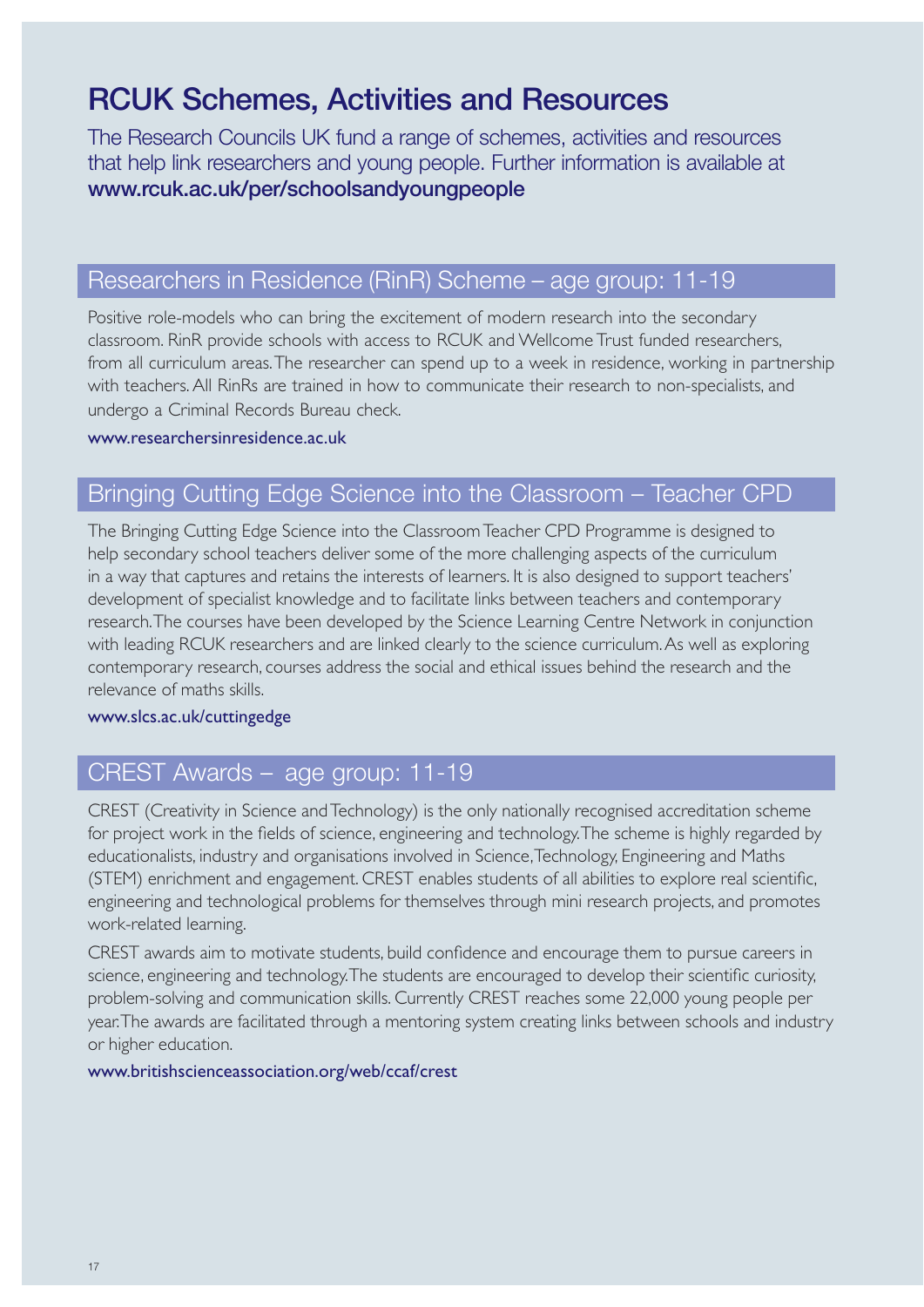#### Nuffield Bursaries – age group: 17-18

The bursaries are designed to give first year post 16 science students a worthwhile summer experience, and the opportunity to be among the next generation of science, technology, engineering and mathematics professionals.The scheme gives students the chance to work in leading scientific industries, research institutes and UK universities during their summer holidays.

www.nuffieldfoundation.org/go/grants/nsb/page\_390.html

#### Schoolscience.co.uk – age group: 5-19

Teachers and students can find all Research Council e-resources relating to science education on this website.Teachers and students can find our resources by following the partners link on the site which will take them to the RCUK link. From here you can access a list of each Research Council's e-resources.The material is designed to enrich the teaching and learning of curricular and non-curricular science, helping both teachers and students see how what is learnt in the classroom relates to the real world.

#### www.schoolscience.co.uk

#### Local Coordinators – age group: 5-19

Several Research Councils operate schemes which provide local coordinators who link schools with researchers from Research Institutes across the UK.

#### www.rcuk.ac.uk/per/localcoo

# **Schemes, Activities and Resources from individual Research Councils**

The RCUK Resources for Schools brochure is available at **www.rcuk.ac.uk/per/schoolsandyoungpeople** and details the schemes, activities and resources available from each Research Council, covering research across all the subject disciplines.

Economic and Social Research Council Festival of Social Science: www.esrcfestival.ac.uk Engineering and Physical Sciences Research Council: www.noisemakers.org.uk Social Science for Schools: www.socialscienceforschools.org.uk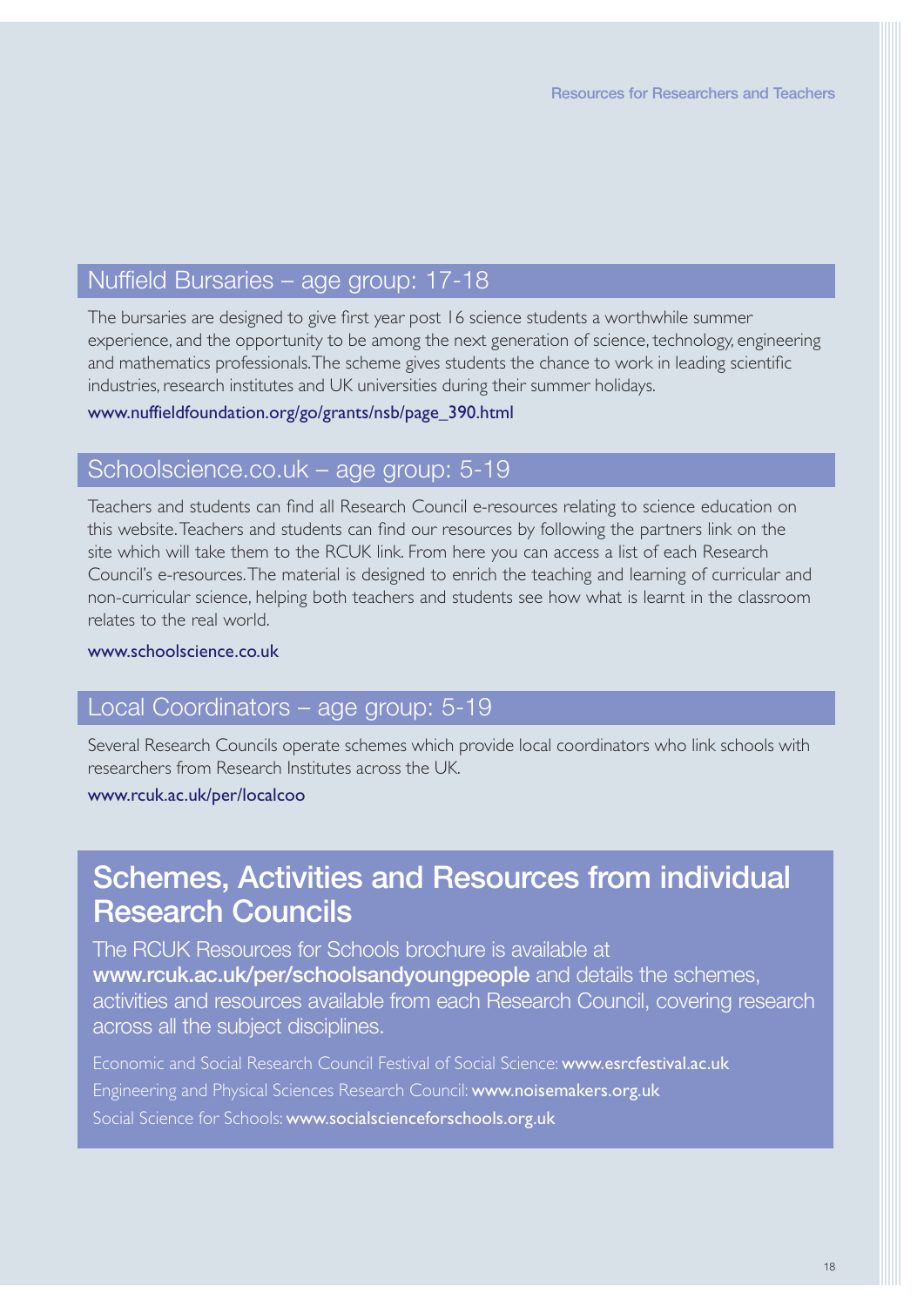# **Other useful resources and guidance**

# **Researchers**

RCUK Beacons for Public Engagement: www.publicengagement.ac.uk

Dialogue with the public – Research Councils UK Resources: www.rcuk.ac.uk/per/pubdia.htm

Evaluation: www.rcuk.ac.uk/aboutrcuk/publications/corporate/evaluationguide.htm

NFER/NESTA publication: www.pre-online.co.uk/REpdfs/3\_nesta.pdf

For an overview of education systems visit:

England,Wales and Northern Ireland: http://eacea.ec.europa.eu/education/eurydice/eurybase\_en and choose United Kingdom (England, Northern Ireland,Wales)

Scotland:

http://eacea.ec.europa.eu/education/eurydice/eurybase\_en and choose United Kingdom (Scotland)

QCDA's National Curriculum website - http://curriculum.qcda.gov.uk/index.aspx - includes curriculum purpose, aims, key stages, attainment levels, target setting, what's changed/changing and programmes of study.Teachers deliver the curriculum through schemes of work, and most schools' approach to curriculum delivery is individually defined through choice of schemes of work for a given subject. A range of schemes are available to teachers for example see QCA/DCSF schemes of work website www.standards.dfes.gov.uk/schemes3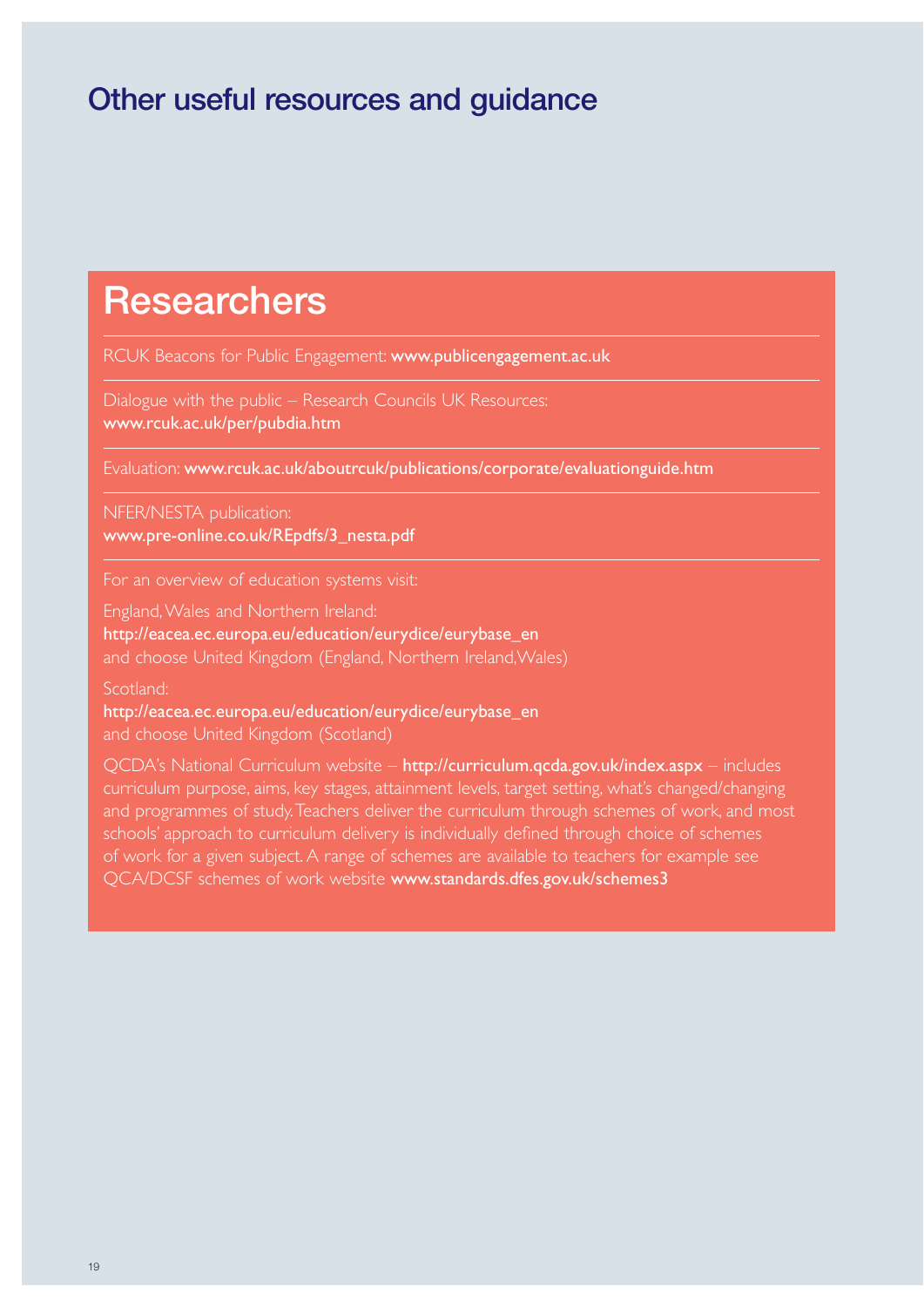# **Teachers**

Department of Children, Schools and Families (DCSF) STEM directories comprise a collection of schemes and activities provided by organisations from across the UK to enhance and enrich the school curriculum: www.stemdirectories.org.uk

General Teaching Council (GTC) guidance – teachers working with support staff in school: www.gtce.org.uk/documents/publicationpdfs/policy\_1203\_hlta.pdf

National Strategies advice to teachers for effective collaboration (in science education, but useful tips for other subjects too): http://nationalstrategies.standards.dcsf.gov.uk/node/97609?uc=force\_uj

National Foundation for Educational Research (NFER) Planning a research project: www.pre-online.co.uk/REpdfs/7\_03rickinson.pdf

Careers awareness website for teachers: www.futuremorph.org

After School Science and Engineering Clubs (ASSEC's): www.stemclubs.net

National Science and Engineering Week: www.britishscienceassociation.org/web/nsew

STEMNET: www.stemnet.org.uk/ambassadors.cfm

Teacher Scientist Network: www.tsn.org.uk